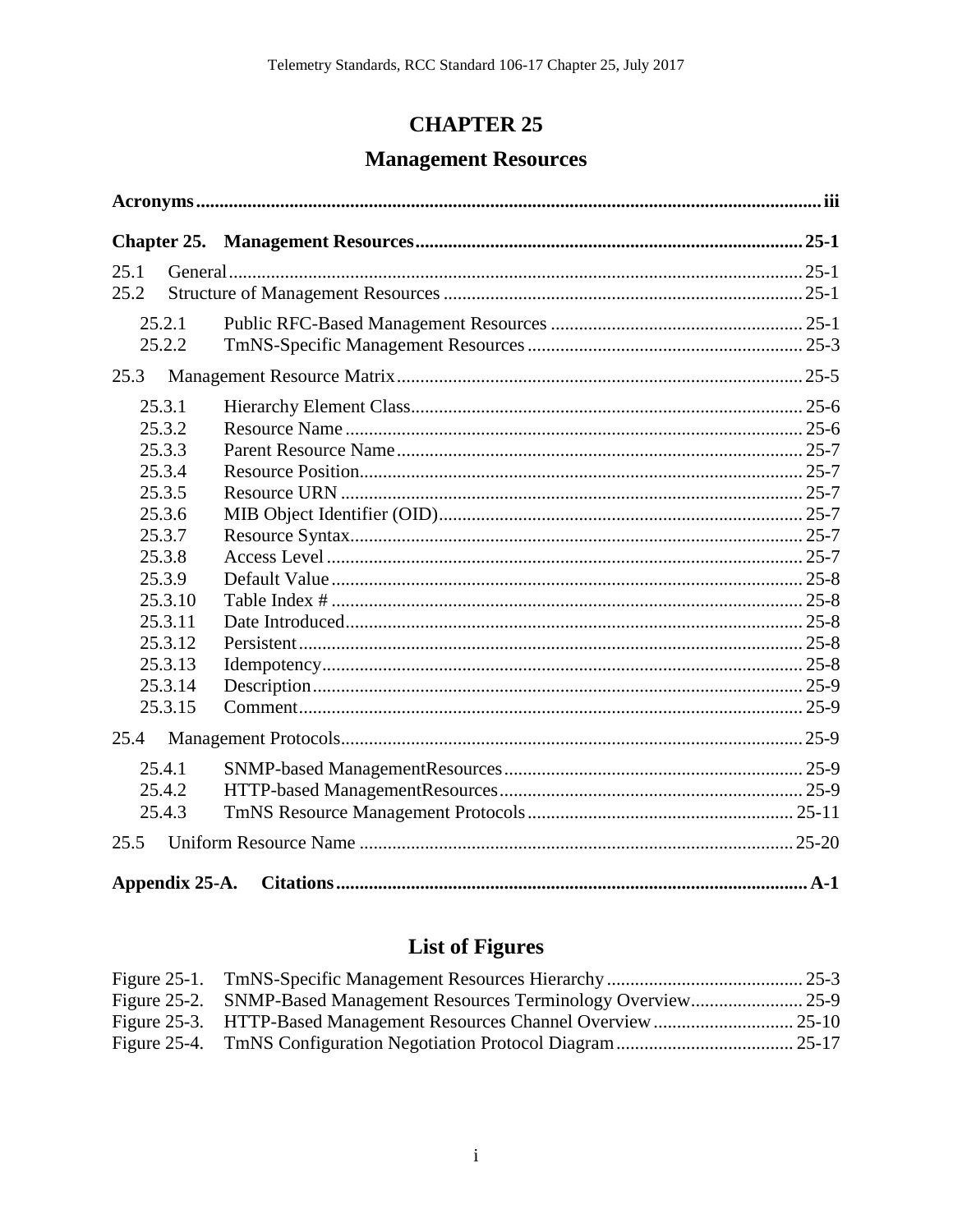# **List of Tables**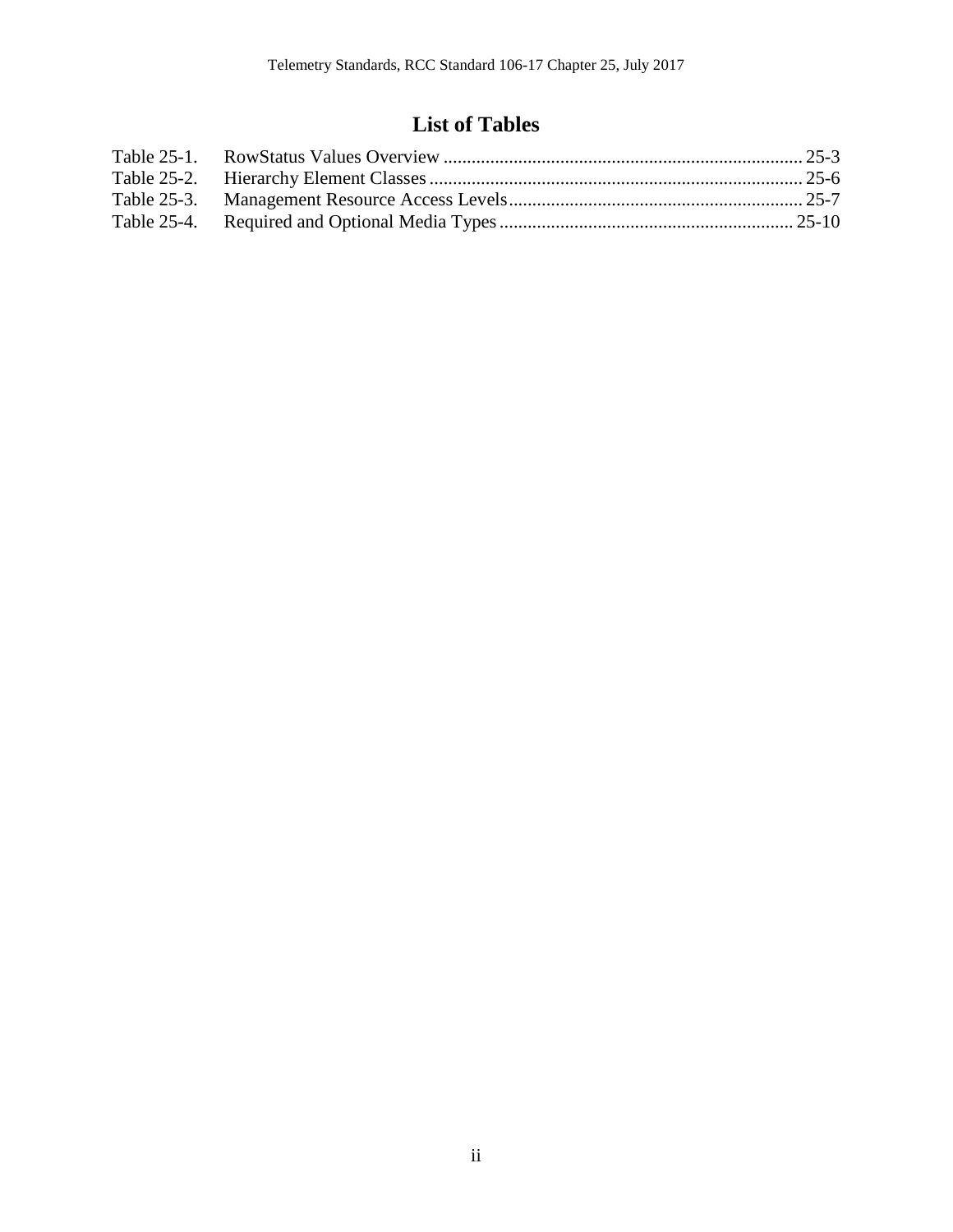# <span id="page-2-0"></span>**Acronyms**

| Differentiated Services Code Point         |
|--------------------------------------------|
| File Transfer Protocol                     |
| <b>Hypertext Markup Language</b>           |
| <b>Hypertext Transfer Protocol</b>         |
| <b>Internet Assigned Numbers Authority</b> |
| <b>Internet Protocol</b>                   |
| <b>Metadata Description Language</b>       |
| management information base                |
| namespace-specific string                  |
| object identifier                          |
| <b>Request for Comment</b>                 |
| Simple Network Management Protocol         |
| <b>Transmission Control Protocol</b>       |
| TmNS manageable application                |
| <b>Telemetry Network Standard</b>          |
| <b>User Datagram Protocol</b>              |
| uniform resource identifier                |
| uniform resource name                      |
|                                            |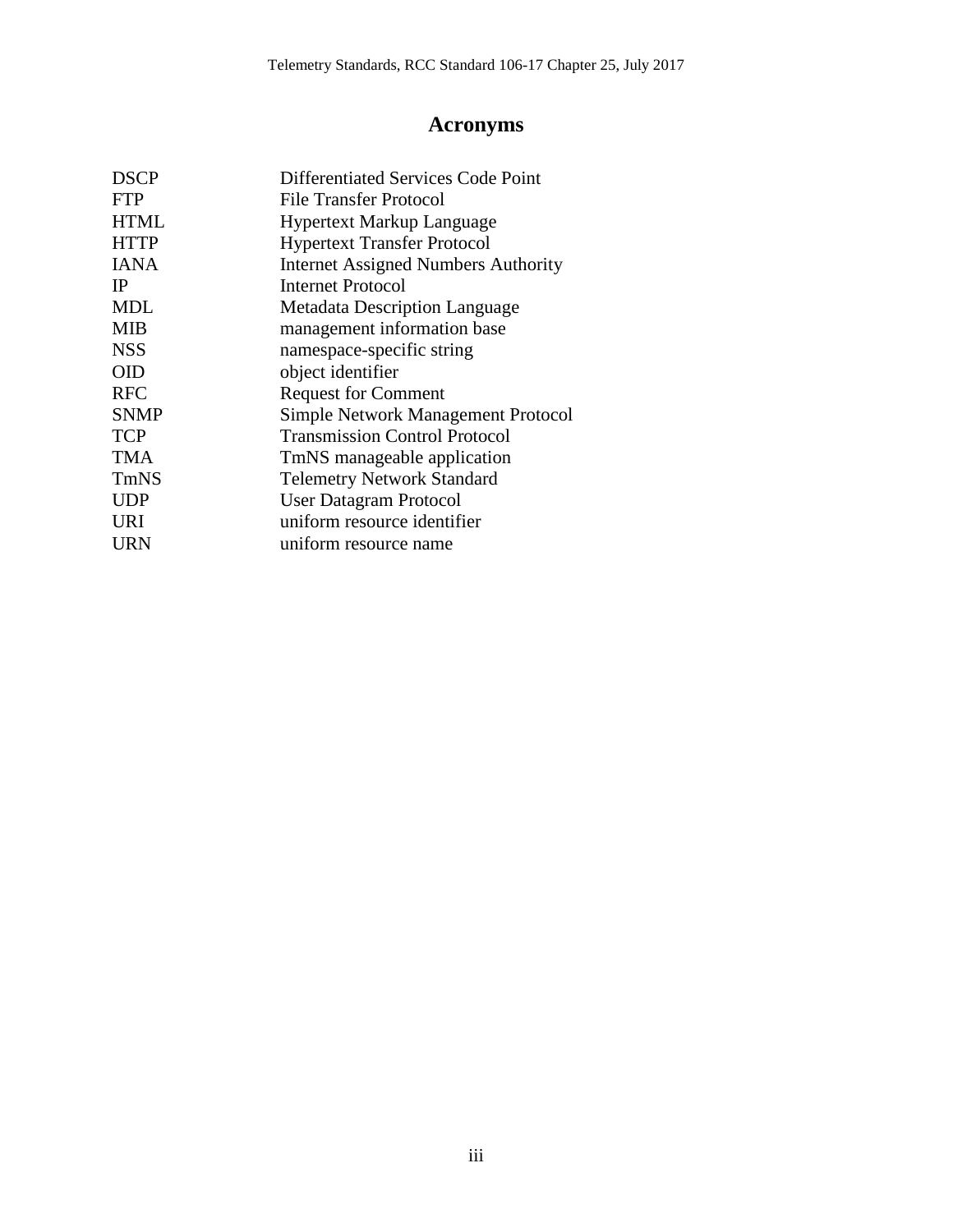This page intentionally left blank.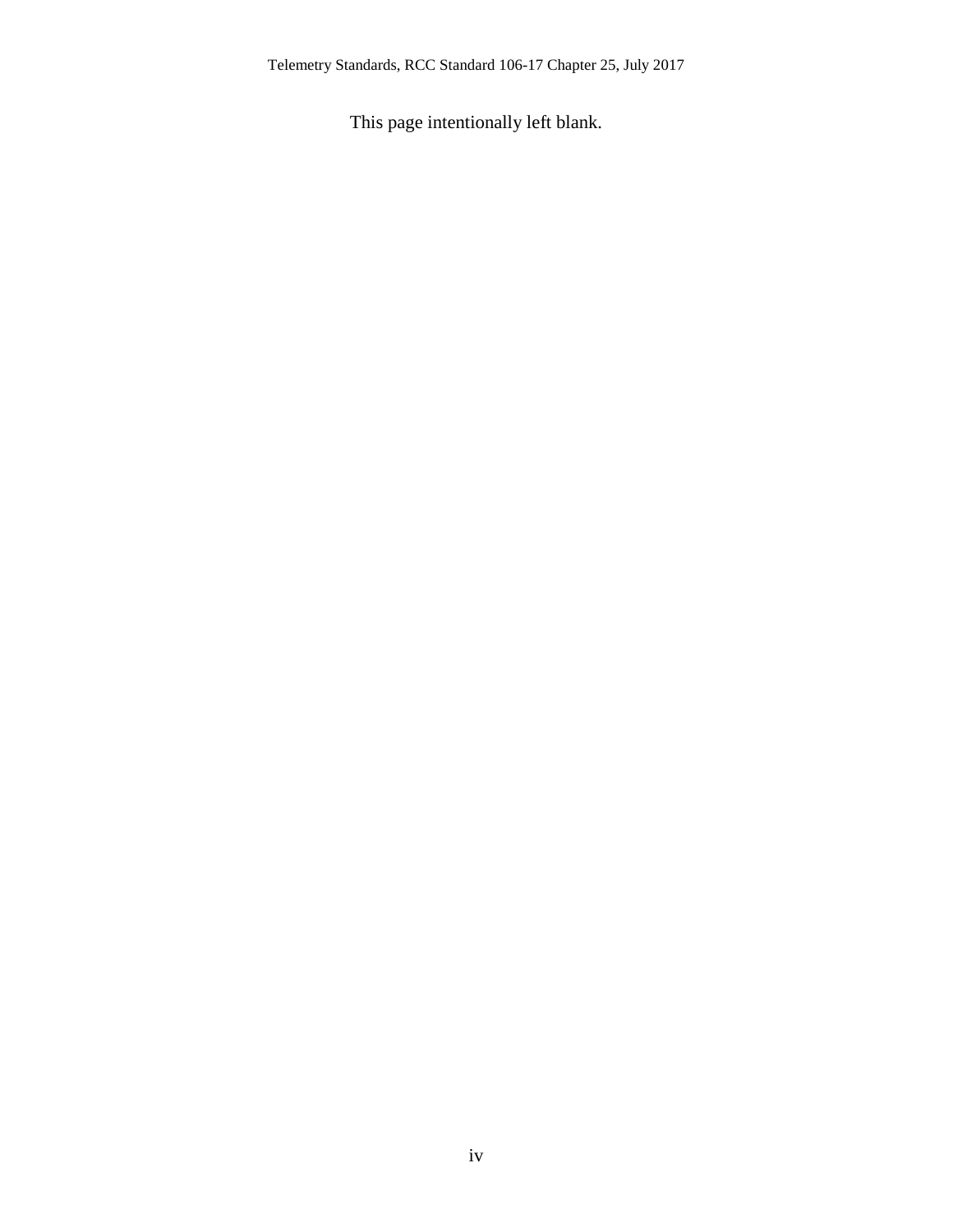## <span id="page-4-0"></span>**CHAPTER 25**

## **Management Resources**

#### <span id="page-4-1"></span>**25.1 General**

Each *Telemetry Network Standard* (*TmNS*) *manageable application* (*TMA*) defines a set of management resources, each of which defines application-specific data accessible via an application layer protocol. The term "management resources" is used throughout this document to describe resources that can be managed by managers. All TmNS-specific management resources reside within the *TmNS* management resources hierarchy, which is defined [here.](http://www.wsmr.army.mil/RCCsite/Documents/references/ManagementResourceMatrix.xlsx) Additionally, TmNS components may be required to provide host management resources. In all cases, management resources are used to provide a uniform and interoperable method for managing components and aspects of the TmNS system. There are two primary protocols for accessing the management resources: Simple Network Management Protocol (SNMP) and Hypertext Transfer Protocol (HTTP), which uses a RESTful architecture.

The TmNS-specific management resources are maintained in [this](http://www.wsmr.army.mil/RCCsite/Documents/references/ManagementResourceMatrix.xlsx) spreadsheet. The spreadsheet provides a simple interface for maintaining each of the individual management resources. Each row in the spreadsheet describes a different management resource. The spreadsheet can be used to generate an ASN.1-formatted text file that serves as the TmNS management information base (MIB) (TMNS-MIB) for SNMP application. The spreadsheet contains additional mapping information, such as uniform resource names (URNs), for support of other management protocols.

#### <span id="page-4-2"></span>**25.2 Structure of Management Resources**

The structure of management resources is hierarchical. The TmNS-specific management resources are defined in detail in this standard. Additional management resources are defined through references to pre-existing Requests for Comment (RFCs). As a matter of interoperability, the hierarchy of pre-existing RFCs is used in an unmodified fashion.

#### <span id="page-4-3"></span>25.2.1 Public RFC-Based Management Resources

25.2.1.1 Public RFC Management Information Base Support

Several management resources at the host level are defined in public RFC MIBs. The *TMAs* that implement *NetworkNode* management capabilities shall provide the following hostlevel management resources:

- SNMPv2-MIB (RFC 3418, Management Information Base [MIB] for the Simple Network Management Protocol [SNMP]<sup>[1](#page-4-4)</sup>) snmpBasicComplianceRev2
- IF-MIB (RFC [2](#page-4-5)863, The Interfaces Group MIB<sup>2</sup>) if Compliance 3

<span id="page-4-4"></span><sup>&</sup>lt;sup>1</sup> Internet Engineering Task Force. "Management Information Base (MIB) for the Simple Network Management Protocol (SNMP)." RFC 3418. December 2002. May be superseded or amended by update. Retrieved 8 May 2017. Available at [https://datatracker.ietf.org/doc/rfc3418/.](https://datatracker.ietf.org/doc/rfc3418/)

<span id="page-4-5"></span><sup>&</sup>lt;sup>2</sup> Internet Engineering Task Force. "The Interface Group MIB." RFC 2863. June 2000. May be superseded or amended by update. Retrieved 8 May 2017. Available a[t https://datatracker.ietf.org/doc/rfc2863/.](https://datatracker.ietf.org/doc/rfc2863/)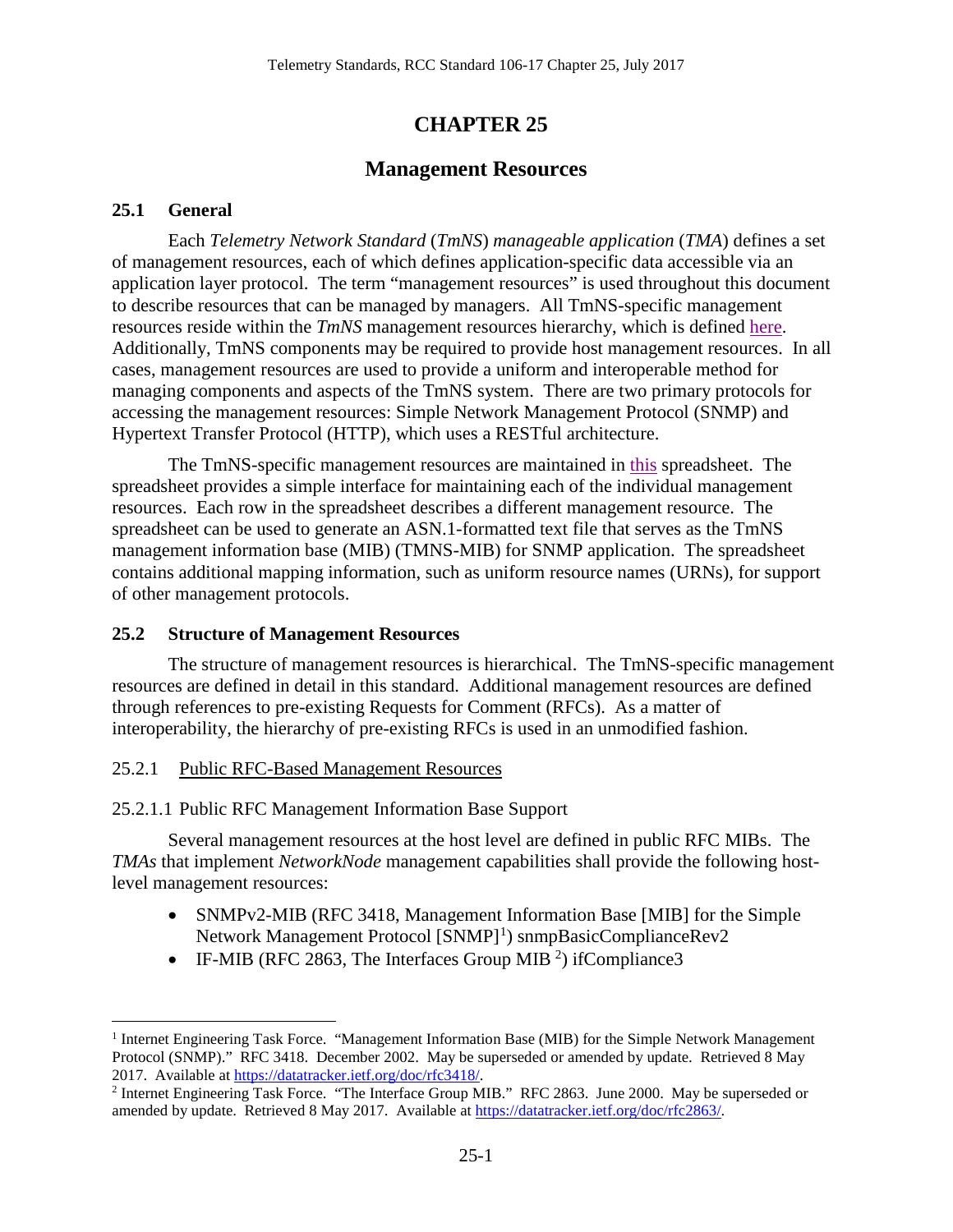- IP-MIB (RFC 429[3](#page-5-0), Management Information Base for the Internet Protocol  $[IP]^3$ ) ipMIBCompliance2
- TCP-MIB (RFC 4022, Management Information Base for the Transmission Control Protocol [TCP]<sup>[4](#page-5-1)</sup>) tcpMIBCompliance2
- UDP-MIB (RFC 4113, Management Information Base for the User Datagram Protocol [UDP]<sup>[5](#page-5-2)</sup>) udpMIBCompliance2

25.2.1.2 Public RFC Management Information Base Support for Network Fabric Devices

Network fabric devices shall implement the  $dotldTpFdbTable$  defined in RFC 4188<sup>[6](#page-5-3)</sup> in order to provide layer-2 topology information.

Network fabric devices with static multicast routing capabilities shall implement the *dot1dStaticGroup* defined in RFC 4188 to provide configuration for the assignment of ports to multicast addresses:

25.2.1.3 Notifications Support

All *TMAs* shall be capable of generating SNMP notifications. All *TMAs* shall implement the following MIB groups:

- SNMP-TARGET-MIB::snmpTargetBasicGroup
- SNMP-TARGET-MIB::snmpTargetResponseGroup
- SNMP-TARGET-MIB::snmpTargetCommandResponderGroup
- SNMP-NOTIFICATION-MIB::snmpNotifyGroup
- SNMP-NOTIFICATION-MIB::snmpNotifyFilterGroup

Related RFCs: RFC 3413: Simple Network Management Protocol (SNMP) Applications<sup>[7](#page-5-4)</sup>

25.2.1.4 Table Management using the RowStatus Column

All *TMAs* that include tables with a RowStatus column shall implement the RowStatus column operation in accordance with RFC 2579. [8](#page-5-5)

<span id="page-5-0"></span> <sup>3</sup> Internet Engineering Task Force. "Management Information Base for the Internet Protocol (IP)." RFC 4293. April 2006. May be superseded or amended by update. Retrieved 8 May 2017. Available at [https://datatracker.ietf.org/doc/rfc4293/.](https://datatracker.ietf.org/doc/rfc4293/)

<span id="page-5-1"></span><sup>4</sup> Internet Engineering Task Force. "Management Information Base for the Transmission Control Protocol (TCP)." RFC 4022. May be superseded or amended by update. Retrieved 8 May 2017. Available at [https://datatracker.ietf.org/doc/rfc4022/.](https://datatracker.ietf.org/doc/rfc4022/)

<span id="page-5-2"></span><sup>5</sup> Internet Engineering Task Force. "Management Information Database for the User Datagram Protocol (UDP)." RFC 4113. May be superseded or amended by update. Retrieved 8 May 2017. Available at [https://datatracker.ietf.org/doc/rfc4113/.](https://datatracker.ietf.org/doc/rfc4113/)

<span id="page-5-3"></span><sup>6</sup> Internet Engineering Task Force. "Definitions of Managed Objects for Bridges." RFC 4188. May be superseded or amended by update. Retrieved 8 May 2017. Available at [https://datatracker.ietf.org/doc/rfc4188/.](https://datatracker.ietf.org/doc/rfc4188/)

<span id="page-5-4"></span><sup>7</sup> Internet Engineering Task Force. "Simple Network Management Protocol (SNMP) Applications." RFC 3413. May be superseded or amended by update. Retrieved 18 April 2017. Available at [https://datatracker.ietf.org/doc/rfc3413/.](https://datatracker.ietf.org/doc/rfc3413/)

<span id="page-5-5"></span><sup>&</sup>lt;sup>8</sup> Internet Engineering Task Force. "Textual Conventions for SMIv2." RFC 2579. April 1999. May be superseded or amended by update. Retrieved 18 April 2017. Available at [https://datatracker.ietf.org/doc/rfc2579/.](https://datatracker.ietf.org/doc/rfc2579/)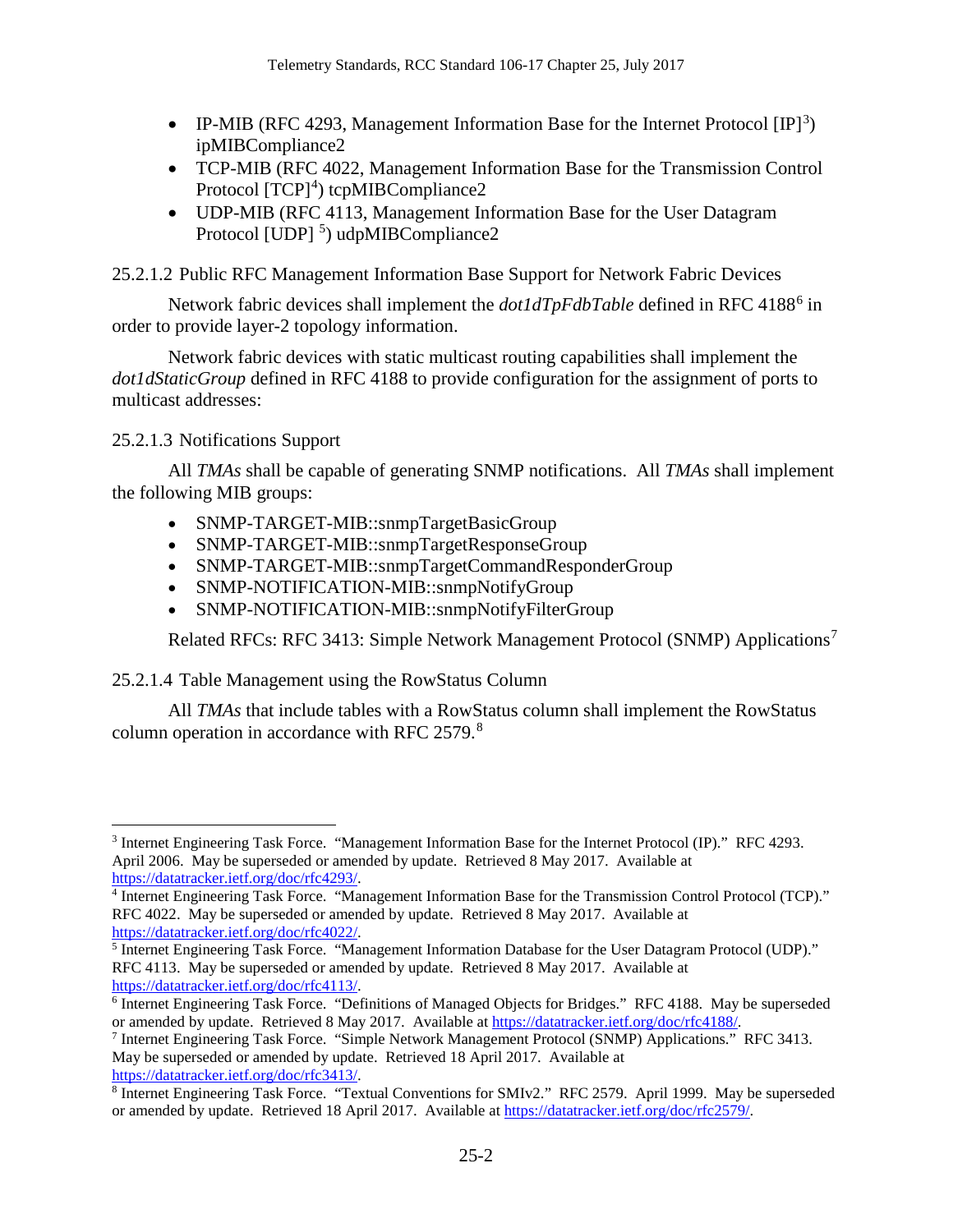<span id="page-6-2"></span>

| <b>NOTE</b> | The RowStatus column is used to manage the creation and deletion of table rows<br>as well as provide status. Table 25-1 provides an overview of the RowStatus<br>values for quick reference. Refer to RFC 2579 for additional information.<br><b>Table 25-1. RowStatus Values Overview</b> |                                                                 |                |               |
|-------------|--------------------------------------------------------------------------------------------------------------------------------------------------------------------------------------------------------------------------------------------------------------------------------------------|-----------------------------------------------------------------|----------------|---------------|
|             | <b>Value</b>                                                                                                                                                                                                                                                                               | <b>Description</b>                                              | <b>Command</b> | <b>Status</b> |
|             | active                                                                                                                                                                                                                                                                                     | Row is accessible                                               |                |               |
|             | notInService                                                                                                                                                                                                                                                                               | Row exists but is not currently<br>accessible                   |                |               |
|             | notReady                                                                                                                                                                                                                                                                                   | Row exists but is missing information                           | $\mathbf x$    |               |
|             | createAndGo                                                                                                                                                                                                                                                                                | Create a new row and have the row's<br>status set to 'active'   |                | $\mathbf x$   |
|             | createAndWait                                                                                                                                                                                                                                                                              | Create a new row and have the row's<br>status set to 'notReady' |                | $\mathbf x$   |
|             | destroy                                                                                                                                                                                                                                                                                    | Delete a row                                                    |                | $\mathbf x$   |

#### <span id="page-6-0"></span>25.2.2 TmNS-Specific Management Resources

All management resources that are TmNS-specific fall under the top-level hierarchy element "tmns". These resources are categorized into the four sub-categories presented in Figure [25-1.](#page-6-1)



Figure 25-1. TmNS-Specific Management Resources Hierarchy

<span id="page-6-1"></span>

Only the first level sub-containers of management resources are mentioned in the sections below. As a matter of consolidating documentation, considerably more detail is provided in the management resource matrix.

#### 25.2.2.1 tmnsTmaCommon

The tmnsTmaCommon resource is a container of management resources that shall be available on all *TMAs* unless otherwise noted. It contains the following six resource containers:

- tmnsTmaCommonIdentification
- tmnsTmaCommonFault
- tmnsTmaCommonConfiguration
- tmnsTmaCommonControl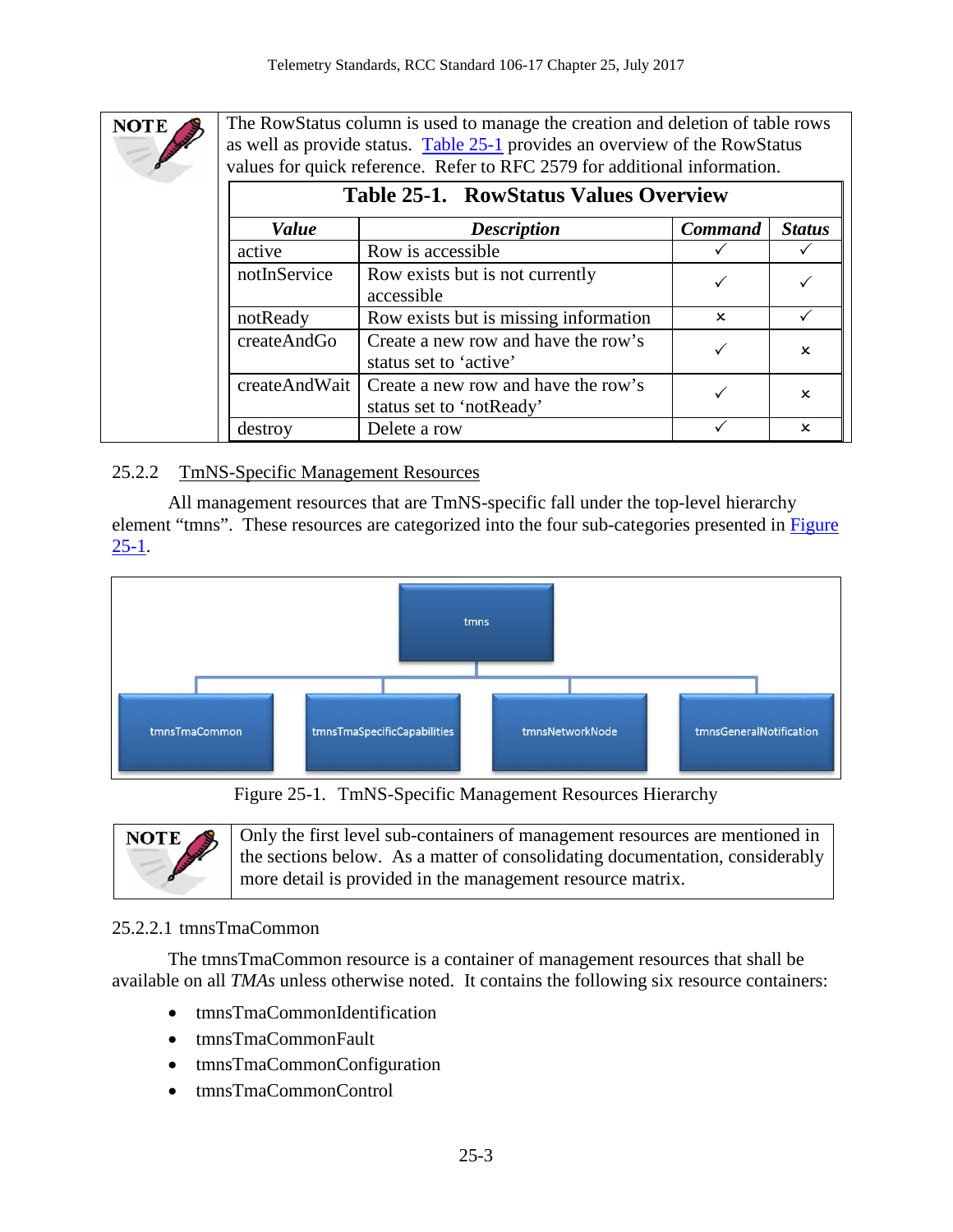- tmnsTmaCommonStatus
- tmnsTmaCommonSecurity

All TmNS-specific management resources contained within this resource container are found in the [management resource matrix.](http://www.wsmr.army.mil/RCCsite/Documents/references/ManagementResourceMatrix.xlsx)

### 25.2.2.2 tmnsTmaSpecificCapabilities

The tmnsTmaSpecificCapabilities resource is a container of management resources for application-specific capabilities. Resource containers that reside under the tmnsTmaSpecificCapabilities resource group management resources by capabilities. These resource containers are:

- tmnsNetworkFabricDevice
- tmnsACU
- tmnsDAU
- tmnsRecorder
- tmnsMasterClock
- tmnsSSTTx
- tmnsSSTRx
- tmnsAdapter
- tmnsRCDataSource
- tmnsLTCDataSource
- tmnsLTCDataSink
- tmnsConsolidatedManager
- tmnsRadio
- tmnsLinkManager
- tmnsRCDataSink
- tmnsVoiceGateway
- tmnsTPA
- tmnsPCMGateway
- tmnsNetworkGateway
- tmnsRAN
- tmnsTmnsSourceSelector

A *TMA* that supports a resource container shall support all management resources within that resource container unless otherwise noted.

All TmNS-specific management resources contained within this resource container are found in the [management resource matrix.](http://www.wsmr.army.mil/RCCsite/Documents/references/ManagementResourceMatrix.xlsx)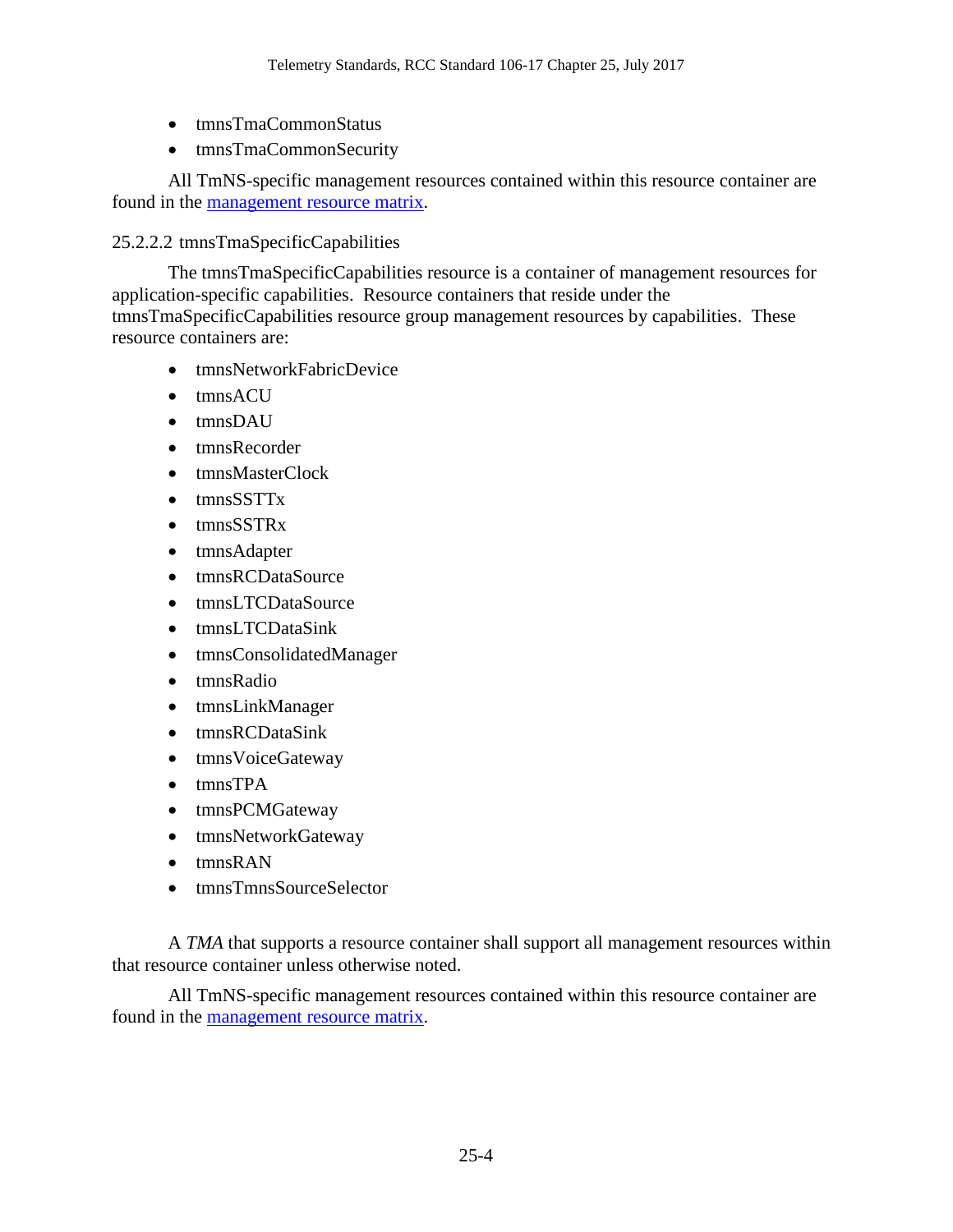#### 25.2.2.3 tmnsNetworkNode

The tmnsNetworkNode resource is a container of management resources that provide status and control capabilities that are specific to the host machine. For *NetworkNodes* that only run a single *TMA*, the *TMA* shall implement all management resources contained within the tmnsNetworkNode resource container. If more than one *TMA* are executed concurrently on a single *NetworkNode*, only one *TMA* is required to implement the management resources contained within the tmnsNetworkNode resource container. The *TMA*s that implement the tmnsNetworkNode resource container shall support all management resources within the tmnsNetworkNode resource container unless otherwise noted. The four resource containers contained within tmnsNetworkNode are the following:

- tmnsNetworkNodeIdentification
- tmnsNetworkNodeConfiguration
- tmnsNetworkNodeControl
- tmnsNetworkNodeStatus

All TmNS-specific management resources contained within this resource container are found in the [management resource matrix.](http://www.wsmr.army.mil/RCCsite/Documents/references/ManagementResourceMatrix.xlsx)

#### 25.2.2.4 tmnsGeneralNotification

All *TMA*s shall be capable of generating event-based notifications. Management resources regarding general notifications are contained within the tmnsGeneralNotifications container resource. This container resource contains the following nine resource containers:

- configurationCompleteNotificationBranch
- timeLockLostNotificationBranch
- ieee1588MaxOffsetFromMasterNotificationBranch
- ieee1588MaxJitterNotificationBranch
- tempOutOfRangeNotificationBranch
- accessAnomalyDetectionNotificationBranch
- powerFaultNotificationBranch
- invalidInputNotificationBranch
- configurationChangeNotificationBranch

All TmNS-specific management resources contained within this resource container are found in the [management resource matrix.](http://www.wsmr.army.mil/RCCsite/Documents/references/ManagementResourceMatrix.xlsx)

#### <span id="page-8-0"></span>**25.3 Management Resource Matrix**

The management resource matrix is the table that defines all TmNS-specific management resources. Each row in the matrix represents a management resource. Each column describes the resource. The matrix can be used to auto-generate files for various management protocols. A software tool has been provided that will convert the management resource matrix into an ASN.1-formatted TMNS-MIB file that shall be used by applications that use the SNMP protocol. Another software tool provided converts the management resource matrix into a \*.json file that can be used by other available tools to auto-generate Hypertext Markup Language (HTML)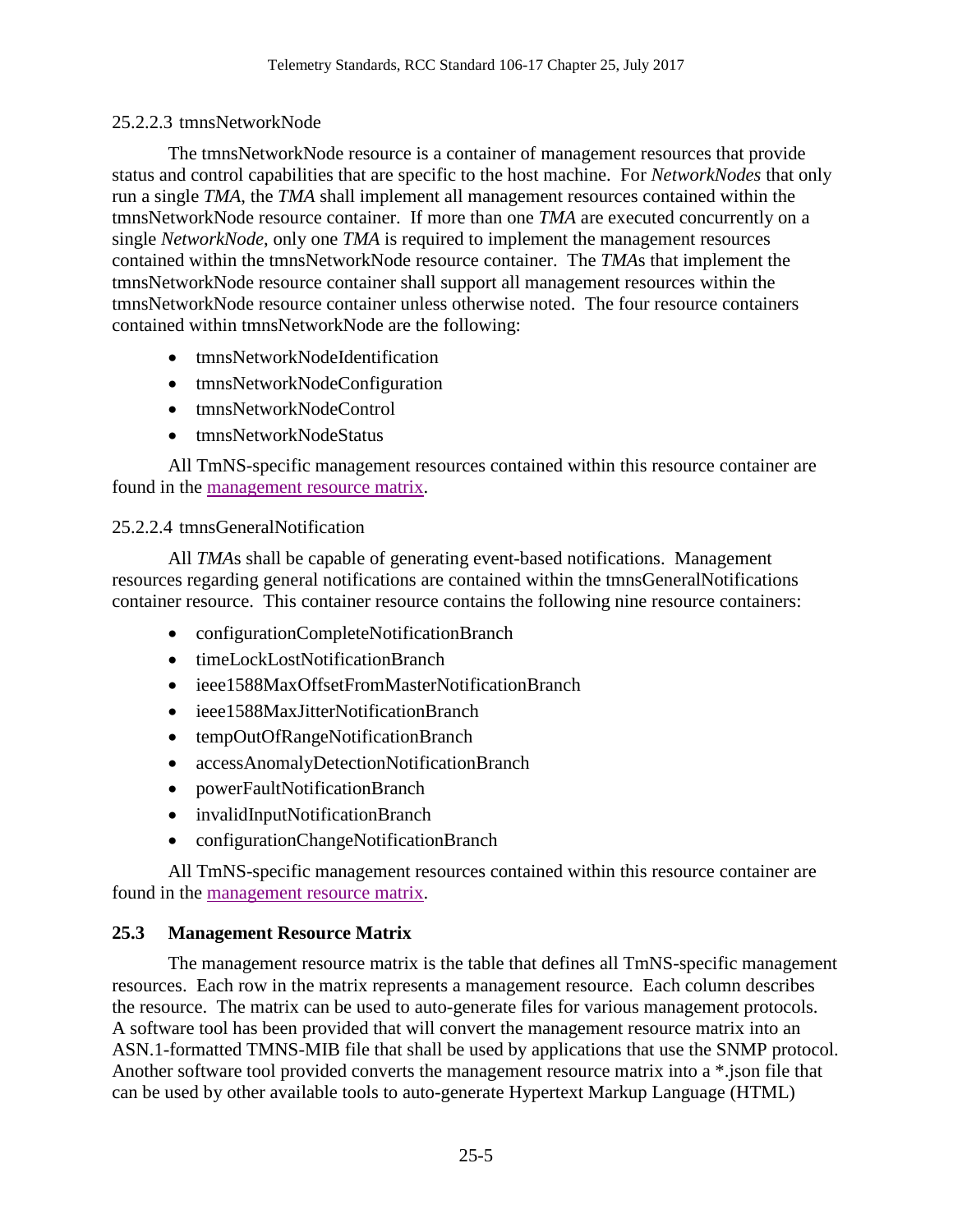documentation of the management resources as well as a basic HTTP clients and servers for a more RESTful approach to system management. Both tools are available from the zip file located [here.](http://www.wsmr.army.mil/RCCsite/Documents/references/MRM_Tools.zip) The TMNS-MIB.mib file and the TMNS-REST-API.json file have been generated from the tools and are readily available for download from the RCC.

The columns of the matrix are described in more detail in the sub-sections that follow.

#### <span id="page-9-0"></span>25.3.1 Hierarchy Element Class

This field indicates the class of the management resource with respect to its structure in the management resource hierarchy. The possible values are provided in [Table 25-2.](#page-9-2)

<span id="page-9-2"></span>

|              | <b>Table 25-2. Hierarchy Element Classes</b> |                                                                                                                                                                                                                                                                                                                                                                                                                                                                                                                                         |  |  |  |
|--------------|----------------------------------------------|-----------------------------------------------------------------------------------------------------------------------------------------------------------------------------------------------------------------------------------------------------------------------------------------------------------------------------------------------------------------------------------------------------------------------------------------------------------------------------------------------------------------------------------------|--|--|--|
| <b>Value</b> | <b>Name</b>                                  | <b>Description</b>                                                                                                                                                                                                                                                                                                                                                                                                                                                                                                                      |  |  |  |
| B            | <b>Branch</b>                                | A branch in the management resource hierarchy that may contain<br>child entries.                                                                                                                                                                                                                                                                                                                                                                                                                                                        |  |  |  |
| $\mathbf I$  | Identity                                     | An element that serves as the management resource module<br>identifier for the TmNS.                                                                                                                                                                                                                                                                                                                                                                                                                                                    |  |  |  |
| S            | Scalar                                       | A leaf node in the management resource hierarchy.                                                                                                                                                                                                                                                                                                                                                                                                                                                                                       |  |  |  |
| $\mathbf N$  | Notification                                 | A management resource that is used for asynchronous reporting of<br>management resources based on some triggering condition.                                                                                                                                                                                                                                                                                                                                                                                                            |  |  |  |
| T            | Table                                        | A hierarchical structure of management resources that may be<br>duplicated across several instances. Management resources that<br>comprise a table are the table sub-elements, each of which<br>comprise a column of the table. Rows of a table correspond to<br>each distinct instance of the collection of table sub-element<br>management resources. Rows are unique based on a unique<br>combination of the table's defined index values. A table may<br>contain more than one index value in order to guarantee row<br>uniqueness. |  |  |  |
| ts           | Table Sub-element                            | An element of scalar type that comprises a column of the parent<br>table.                                                                                                                                                                                                                                                                                                                                                                                                                                                               |  |  |  |
| <b>TC</b>    | Textual<br>Convention                        | A syntax definition that associates specific constraints with its type.<br>Often these constraints resolve to an integer enumeration. The<br>textual convention may be used as a valid resource syntax for other<br>management resources.                                                                                                                                                                                                                                                                                               |  |  |  |

#### <span id="page-9-1"></span>25.3.2 Resource Name

This field contains the name of the management resource, which shall be unique across all TmNS-specific management resources.

The resource name shall map to the name of the MIB variable within the TMNS-MIB. Similarly, management resource names of the public RFC MIBs are already known.

The HTTP-based names beginning with "tmns" shall be considered as a short-cut to the longer equivalent name enforced by the TMNS-MIB. That is, iso:org:dod:internet:private:enterprises:tmns.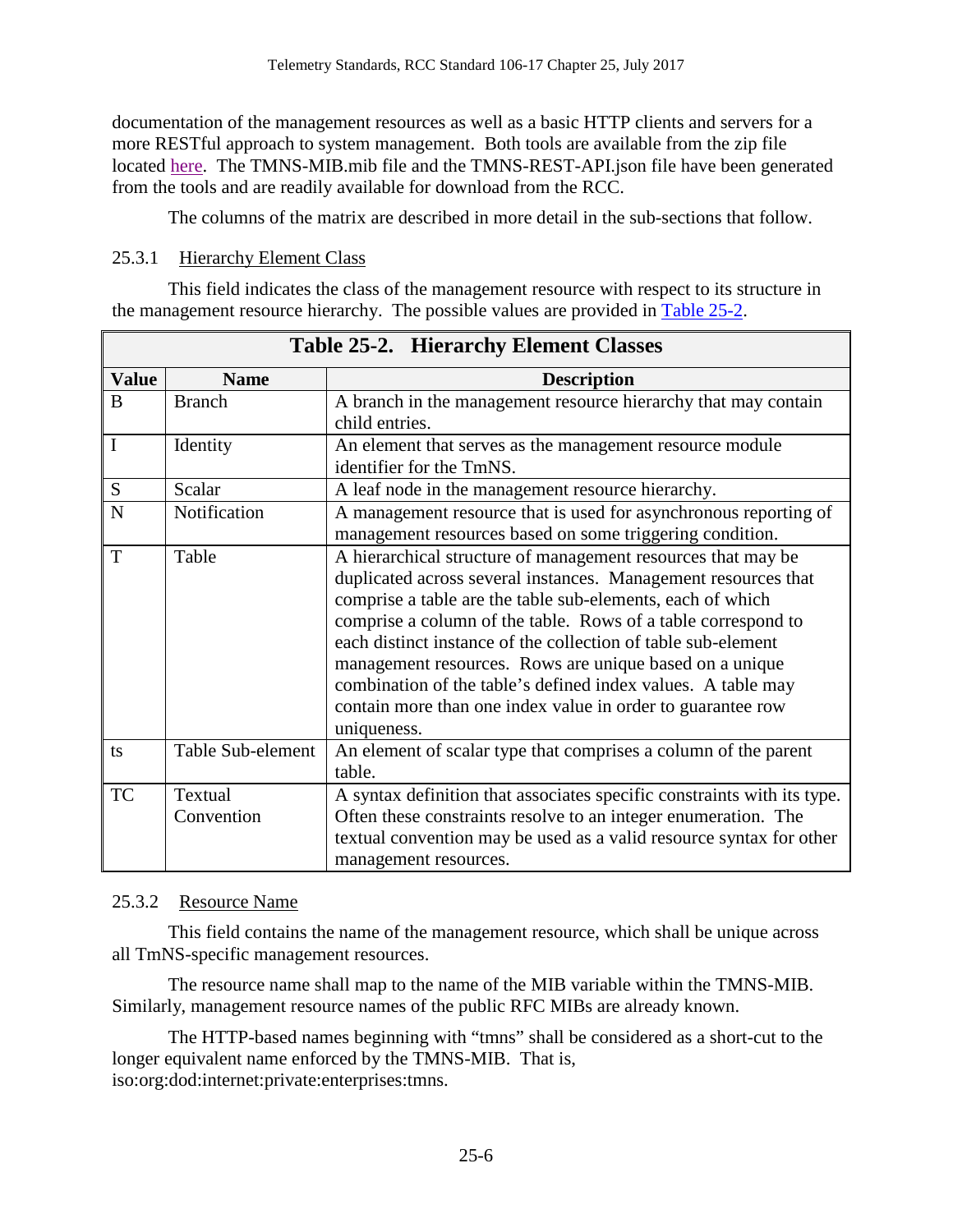

Resource names in the management resource matrix have been chosen such that they are compatible with both known targets: SNMP and HTTP. The SNMP MIBs require uniqueness for all names within a MIB. The intention is for the management resource names to match that of the MIB variable names.

### <span id="page-10-0"></span>25.3.3 Parent Resource Name

This field shall contain the name of its parent resource within the management resource hierarchy.

#### <span id="page-10-1"></span>25.3.4 Resource Position

This field represents the resource's child position with respect to its parent resource. The value of this field shall be an integer greater than zero and is not required to be sequential. The resource position shall be unique amongst all resources that share a common parent resource.

#### <span id="page-10-2"></span>25.3.5 Resource URN

This field contains the URN associated with the resource. The syntax for TmNS-specific management resources is defined in Section [25.5.](#page-23-0)

#### <span id="page-10-3"></span>25.3.6 MIB Object Identifier (OID)

This field represents the numerical hierarchy associated with the resource, beginning with the numerical value associated with the root of the TmNS-specific management resource tree, "tmns", which has a value of 31409. For the complete MIB OID, see Subsection [25.4.1.](#page-12-3)

#### <span id="page-10-4"></span>25.3.7 Resource Syntax

This field represents the syntax associated with the resource. Resources may utilize a syntax with constraints as well as syntax types that are defined by textual conventions within a supported public RFC or within the TmNS. Examples of syntax constraints may be in size limitation, range of acceptable values, and enumerations.

Resources that are textual conventions defined by the TmNS are not accessible resources for reading or writing. As such, these resources do not exist in the hierarchy of managed resources, e.g., they have neither a parent resource association nor a resource position.



Resource syntax in the management resource matrix has been chosen such that they reflect the syntax type constraints associated with the MIB definition of the resources.

#### <span id="page-10-5"></span>25.3.8 Access Level

This field contains the type of access associated with the resource. The possible access levels and their descriptions are provided in [Table 25-3.](#page-10-6)

<span id="page-10-6"></span>

|                                    | Table 25-3. Management Resource Access Levels             |  |
|------------------------------------|-----------------------------------------------------------|--|
| <b>Value</b><br><b>Description</b> |                                                           |  |
| read-only                          | The resource only supports reading and cannot be written. |  |
| read-write                         | The resource supports both reading and writing.           |  |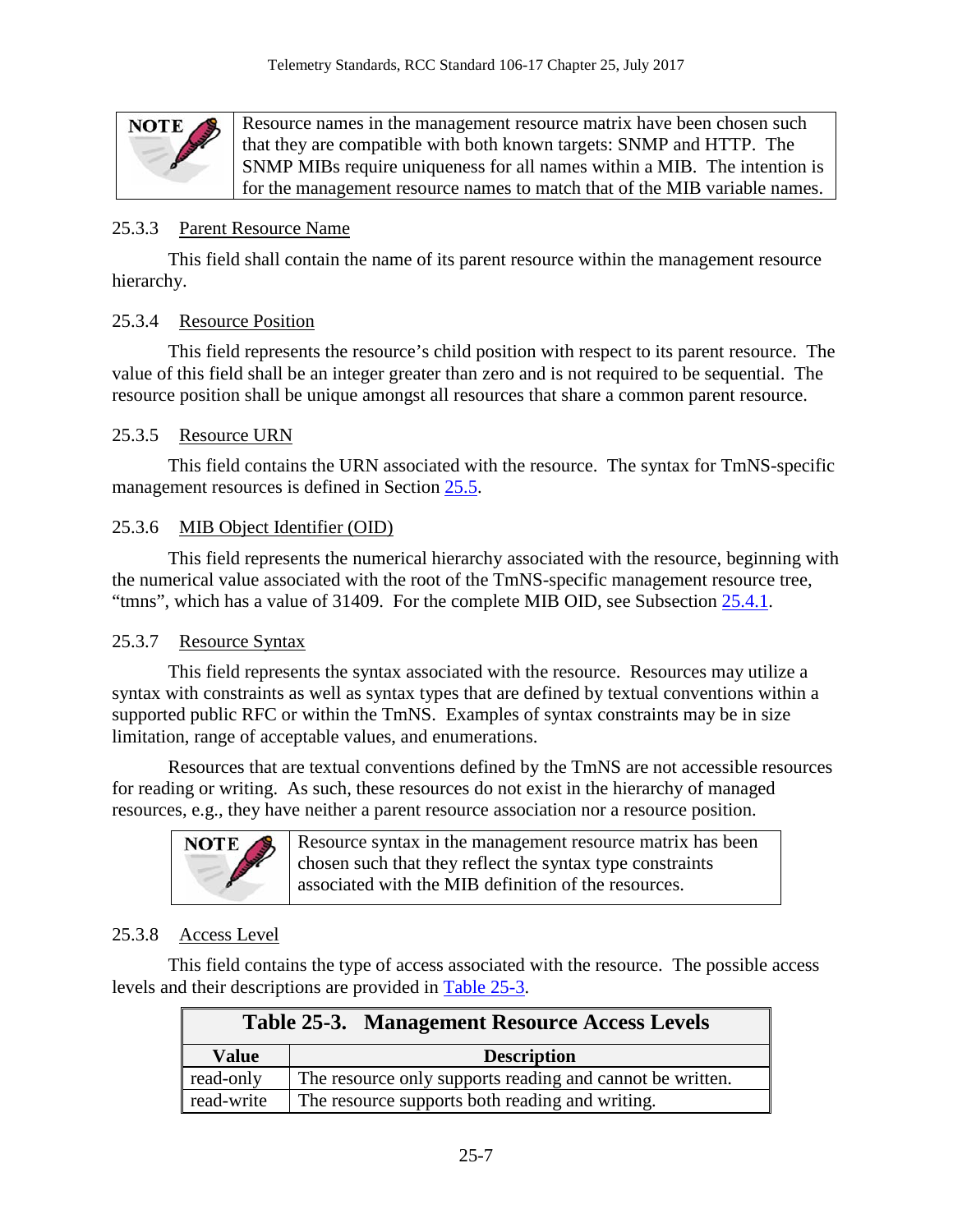| read-create               | The resource supports both reading and writing and resides      |  |
|---------------------------|-----------------------------------------------------------------|--|
|                           | within a table that allows the creation of new rows (instances) |  |
|                           | through management via application layer protocols.             |  |
| not-                      | The resource does not support reading or writing. These         |  |
| accessible                | resources are typically associated with tables and do have an   |  |
|                           | associated syntax for the purpose of hierarchy structure.       |  |
| $\langle$ blank $\rangle$ | Resources that define textual conventions or only provide       |  |
|                           | structure, such as parent resources, shall be left blank.       |  |

#### <span id="page-11-0"></span>25.3.9 Default Value

Default values are given for all readable resources unless otherwise indicated. For instance, the default value for a table is an "empty" state because it has no rows.

In the case of read-only resources that report status, the defaults shall be applied during *TMA* initialization; the actual status value shall replace the default value once the *TMA* is able to acquire that status.

In the case of configuration and readable control resources, the default values listed shall be applied to the *TMA* when a *TMA* "Reset to Default" is executed.

#### <span id="page-11-1"></span>25.3.10 Table Index #

This field shall be used by any table sub-element that serves as an index into the table. The value shall be an integer that indicates its index position in relation to any other indexes associated with the table.

For any resource that does not serve as an index into a table, this value shall be left blank.

#### <span id="page-11-2"></span>25.3.11 Date Introduced

This field identifies the version of the standard in which the particular management resource was introduced into the standard. This is intended to aid in interoperability as the standard is updated and new resources are added or existing resources are updated.

#### <span id="page-11-3"></span>25.3.12 Persistent

If the *Persistent* property is true, the resource's value shall be retained across resets (including host loss of power) except when a *TMA* "Reset to Default" is executed. The *TmNS* management resources shall not be persistent except where specifically designated. Resources designated as persistent shall have their value stored in non-volatile memory whenever the resource is written. Persistent resources shall not retain their value when a *TMA* "Reset to Default" is executed.

#### <span id="page-11-4"></span>25.3.13 Idempotency

A resource with the *Idempotency* property set to "true" indicates that a readable resource can be read multiple times without affecting the resource's value and that a writeable resource can be written multiple times without adverse consequences. The *Idempotency* property shall apply to all *TmNS*-specific management resources except where specifically noted.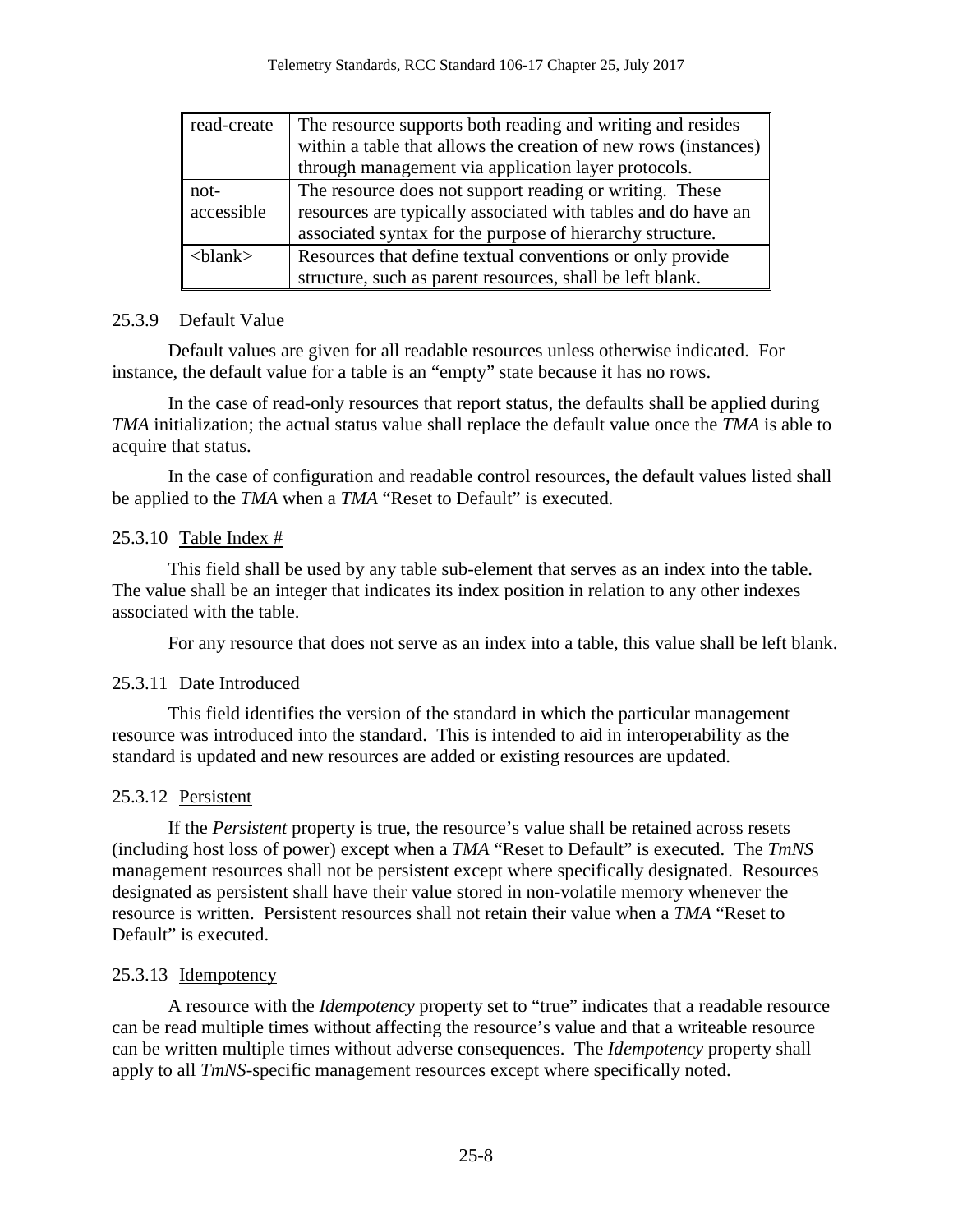#### <span id="page-12-0"></span>25.3.14 Description

This field describes the management resource. For some resources, specific behaviors and/or relationships to other management resources are defined. This field shall be used for documentation of the management resource. A description shall be provided for each management resource.

## <span id="page-12-1"></span>25.3.15 Comment

This field provides additional comments that may accompany a management resource or group of resources. Comments shall not include information that is needed for understanding how to use a particular resource or set of resources.

### <span id="page-12-2"></span>**25.4 Management Protocols**

Two application layer protocols provide access to the *ManagementResources*: SNMP and HTTP.

### <span id="page-12-3"></span>25.4.1 SNMP-based ManagementResources

All *TMAs* that provide or access SNMP-based management resources shall comply with the SNMP requirements specified in [Chapter 22.](http://www.wsmr.army.mil/RCCsite/Documents/106-17_Telemetry_Standards/Chapter22.pdf) The TMNS-MIB contains all TmNS-specific management resources. At the top of the TmNS-specific management resource hierarchy is the resource "tmns".

The TMNS-MIB has the following OID registered with the Internet Assigned Numbers Authority (IANA):

#### *Telemetry Network Standard (tmns)*: iso.org.dod.internet.private.enterprise.31409 (1.3.6.1.4.1.31409)

Documentation for the TMNS-MIB is part of the [management resource matrix.](http://www.wsmr.army.mil/RCCsite/Documents/references/ManagementResourceMatrix.xlsx) An ASN.1 formatted file can be generated from the management resource matrix and shall contain the available documentation for each resource identified by the TMNS-MIB. [Figure 25-2](#page-12-5) depicts the network connection used to transport *SNMP requests* and *SNMP responses* between a manager and an agent.





## <span id="page-12-5"></span><span id="page-12-4"></span>25.4.2 HTTP-based ManagementResources

All *TMAs* that provide or access HTTP-based resources shall comply with the HTTP requirements specified in [Chapter 22.](http://www.wsmr.army.mil/RCCsite/Documents/106-17_Telemetry_Standards/Chapter22.pdf)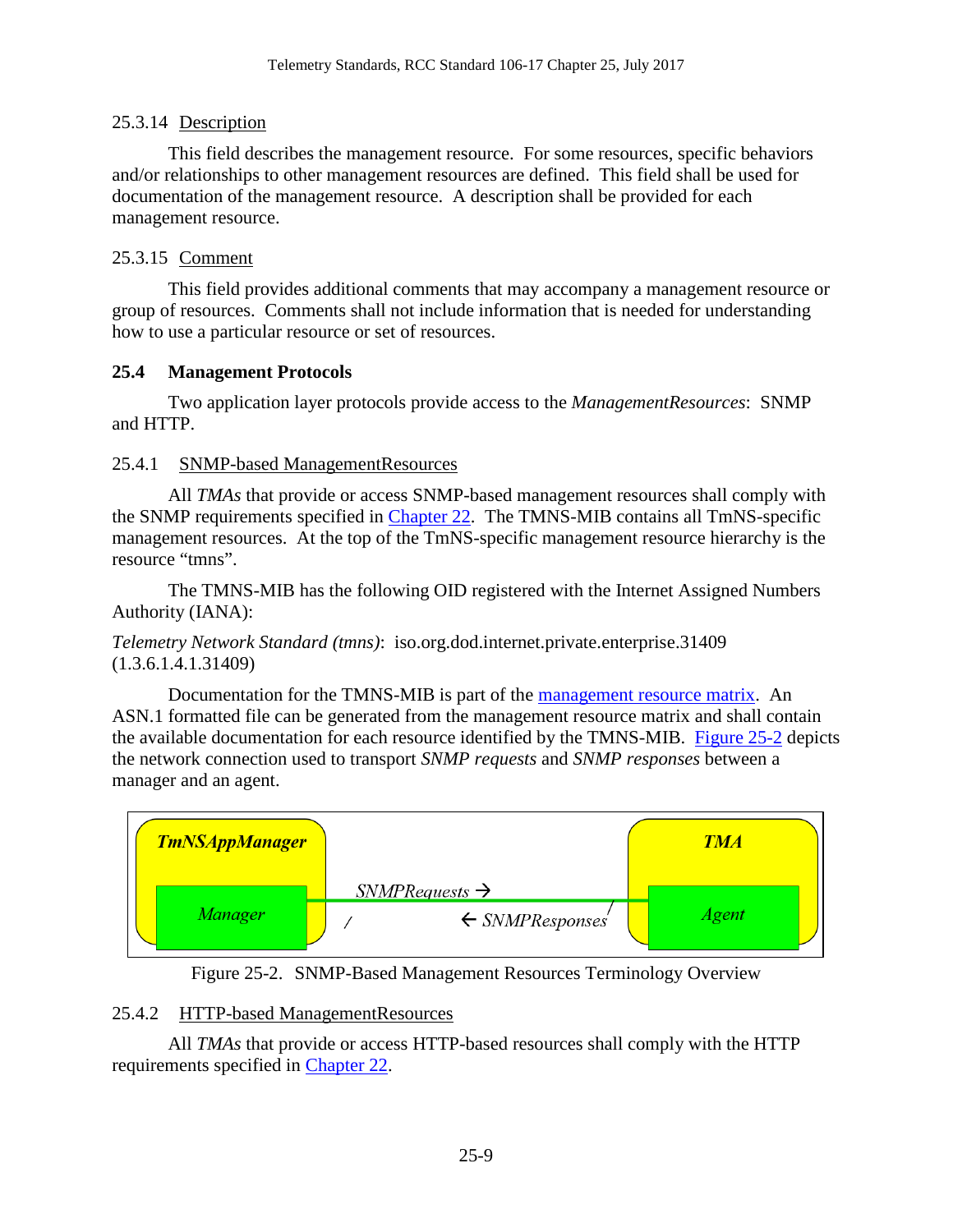As depicted in [Figure 25-3,](#page-13-0) *ResourceChannel* identifies a network connection used to transport *ResourceRequests* and *ResourceResponses* between a *ResourceClient* and a *ResourceServer. ResourceClients and ResourceServers* using the *ResourceChannel* shall exchange *ResourceRequests* and *ResourceResponses* using the HTTP, as specified in [Chapter 22.](http://www.wsmr.army.mil/RCCsite/Documents/106-17_Telemetry_Standards/Chapter22.pdf)



Figure 25-3. HTTP-Based Management Resources Channel Overview

<span id="page-13-0"></span>The *ResourceClient* shall act as the HTTP client and the *ResourceServer* shall act as the HTTP server. Each *TMA* shall include a *ResourceServer*.

*ResourceClients and ResourceServers* shall transport *ResourceRequests* and *ResourceResponses* in the *ResourceChannel* using TCP.

The *ResourceChannel* shall use the same Differentiated Service Code Points (DSCPs) in both directions based on the DSCP selected by the *ResourceClient*.

The *ResourceChannel* shall support the following HTTP methods: GET, PUT, POST, and DELETE. Support for other HTTP methods is not required. The HTTP methods used in the *ResourceRequest* shall use the *TmNS\_Request\_Defined\_URI* to access *ResourceServer* resources*.*

Key *ResourceRequest* HTTP Request Headers:

| <b>Request Header</b> | Value                               | <b>Comments</b>              |
|-----------------------|-------------------------------------|------------------------------|
| Host                  | Domain name and TCP port of         | Required for all HTTP/1.1    |
|                       | ResourceServer.                     | requests                     |
| Accept                | Media Type(s) (i.e., Content-Types) | See Media Type discussion in |
|                       | acceptable in the ResourceResponse. | <b>Table 25-4.</b>           |

<span id="page-13-1"></span>

| Table 25-4. Required and Optional Media Types |                                                      |               |  |
|-----------------------------------------------|------------------------------------------------------|---------------|--|
|                                               | <b>Required Media Types</b>                          |               |  |
| <b>Media Type</b>                             | <b>Comments</b>                                      | <b>Common</b> |  |
|                                               |                                                      | Abbr          |  |
| application/vnd.tmns.mdl+xml                  | IANA-registered Media Type for TmNS                  | <b>MDL</b>    |  |
|                                               | Metadata Language                                    |               |  |
| application/vnd.tmns.arl+xml                  | IANA-registered Media Type for TmNS                  |               |  |
|                                               | <b>Management Resources Language</b>                 |               |  |
| <b>Optional Media Types</b>                   |                                                      |               |  |
| <b>Media Type</b><br><b>Comments</b>          |                                                      |               |  |
| application/vnd.tmns.ihal+xml                 | IANA-registered Media Type for TmNS                  | <b>IHAL</b>   |  |
|                                               | <b>Instrumentation Hardware Abstraction Language</b> |               |  |
| application/xml                               | Generic XML document exchange                        |               |  |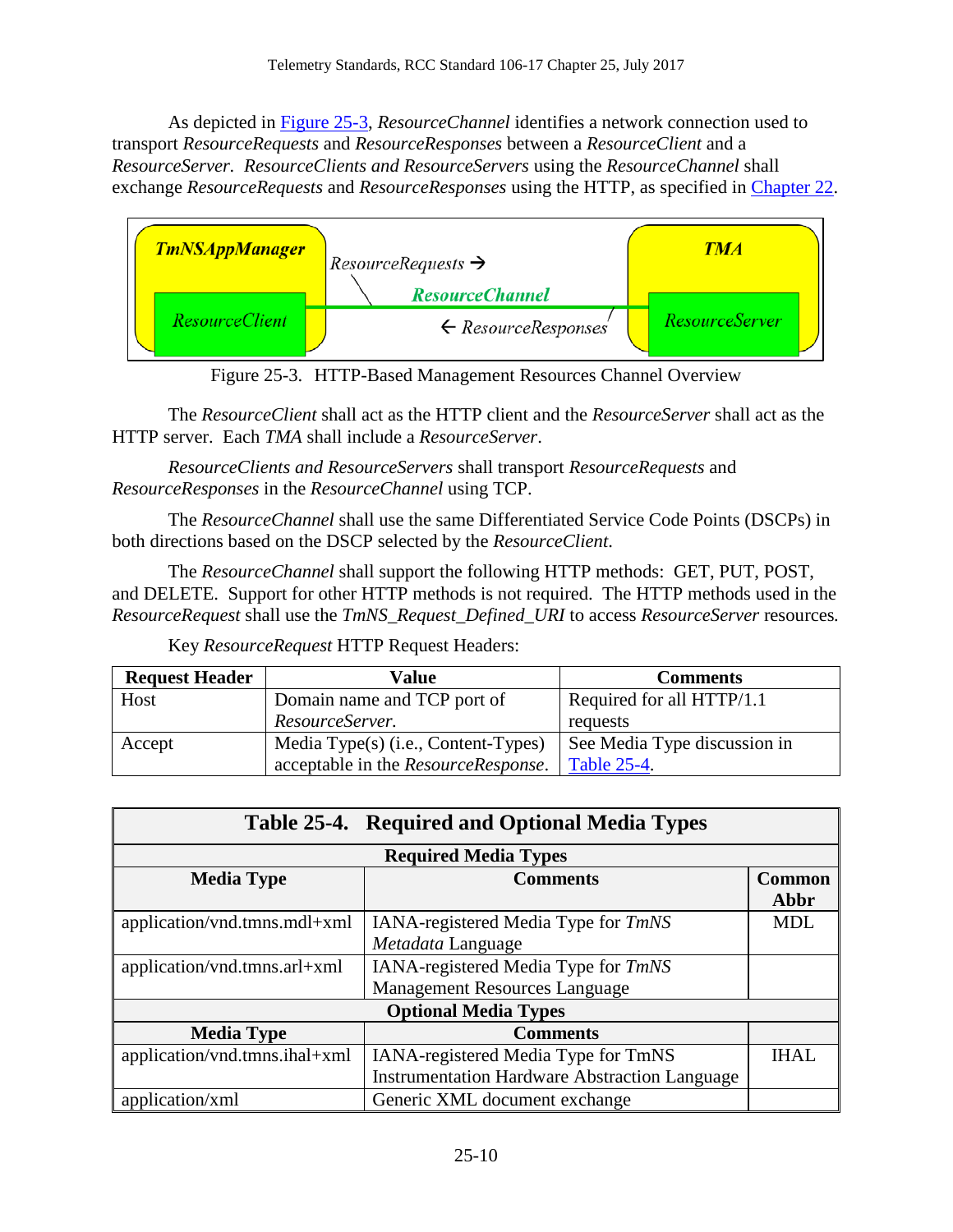| text/html  | Serve HTML pages to a web browser              |  |
|------------|------------------------------------------------|--|
| text/plain | Web browser support via Javascript or similar  |  |
|            | protocol                                       |  |
| others     | Other Media Types may be implemented at the    |  |
|            | vendor's discretion (although other            |  |
|            | representations are outside the scope of these |  |
|            | standards).                                    |  |

If a *ResourceRequest* or *ResourceResponse* includes an Entity Body, the following HTTP headers shall be in the *ResourceRequest* or *ResourceResponse* respectively:

| <b>Response Header</b> | Value                           | <b>Comments</b>                      |
|------------------------|---------------------------------|--------------------------------------|
| Content-Type           | The Media Type of the           | See Media Type discussion in         |
|                        | ResourceResponse body.          | Table 25-4.                          |
| Content-Length         | Length of ResourceResponse body |                                      |
|                        | in bytes.                       |                                      |
| Location               | Used in redirection             | Primarily used for resource creation |
|                        |                                 | and asynchronous operations          |

| NOTE <sub>8</sub> | Supporting multiple Accept header values provides a ResourceServer the        |
|-------------------|-------------------------------------------------------------------------------|
| <b>Sold</b>       | capability to support multiple interfaces for the same resource. For example: |
|                   | the GET {rootPath}/dataChannel method could return a media type of            |
|                   | "text/html" and thereby provide the Data Channel List as an HTML page         |
|                   | (i.e., web page) rather than as an XML document.                              |

If a *ResourceServer* receives a *ResourceRequest* for an unrecognized or unsupported *Resource*, the *ResourceServer* shall return a status code of 404, Not Found.

If a *ResourceServer* receives a *ResourceRequest* with an unrecognized uniform resource identifier (URI) parameter (*TmNSparam*), the *ResourceServer* shall return an error response with all pertinent information included in the error message and a status code of 400, Bad Request.

If a *ResourceServer* receives a *ResourceRequest* and is unable to process the request due to an internal *ResourceServer* problem, the *ResourceServer* shall return an error response with all pertinent information included in the error message and a status code of 500, Internal Server Error.

<span id="page-14-0"></span>25.4.3 TmNS Resource Management Protocols

25.4.3.1 Device Configuration Protocol

All *TMAs* shall support the transfer of configuration files (e.g., Metadata Description Language [MDL] instance documents) using the File Transfer Protocol (FTP) as specified in [Chapter 22.](http://www.wsmr.army.mil/RCCsite/Documents/106-17_Telemetry_Standards/Chapter22.pdf)

All *TMAs* should support the transfer of configuration files using the HTTP as specified in [Chapter 22.](http://www.wsmr.army.mil/RCCsite/Documents/106-17_Telemetry_Standards/Chapter22.pdf)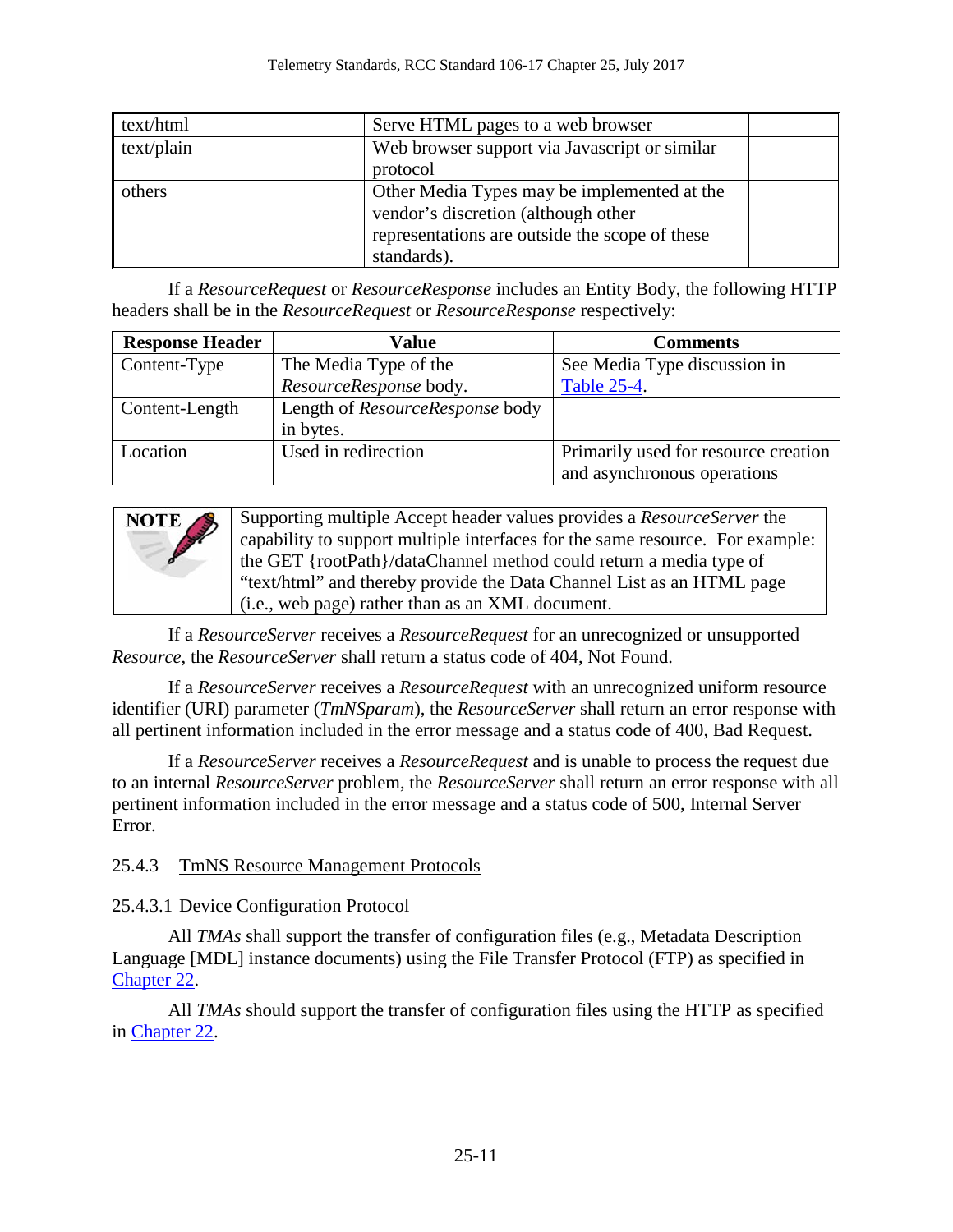## <span id="page-15-0"></span>*25.4.3.1.1 Configuration Protocol for TMAs*

The *TMA* Configuration Protocol is a sequence of steps executed between a *TmNSApp* manager and a target *TMA* to configure the target *TMA* using an MDL instance document.

The *TMA* Configuration Protocol is comprised of the following steps.

- 1. The *TmNSApp* manager sets the **tmnsTmaCommon:tmnsTmaCommonConfiguration:configurationURI** resource on the target *TMA* to the location of the configuration file.
- 2. The *TmNSApp* manager sets the

**tmnsTmaCommon:tmnsTmaCommonConfiguration:configure** resource on the target *TMA* to "true". Once a *TmNSApp* manager has set the

**tmnsTmaCommon:tmnsTmaCommonConfiguration:configure** resource to "true", any attempt by the *TmNSApp* manager to change the resource's value shall be ignored until the target *TMA* has set the resource's value to "false".



To cancel the configuration process, a *TmNSApp* manager may execute either a *TMA* reset or a *TmNSHost* reset.

3. Upon receipt of the

**tmnsTmaCommon:tmnsTmaCommonConfiguration:configure** resource being set to true, the *TMA* shall retrieve the configuration file indicated by the **tmnsTmaCommon:tmnsTmaCommonConfiguration:configurationURI** resource. If a retrieval error occurs, the *TMA* shall follow the steps outlined in Subsection [25.4.3.1.2.](#page-16-0)

- 4. Upon successful retrieval of the configuration file, the *TMA* parses and checks the retrieved configuration file. The *TMA* is not required to perform an XML validation of the configuration file (the *TMA* may assume the configuration is valid with respect to its schema). If an anomaly is detected, the *TMA* shall follow the steps outlined in Subsection [25.4.3.1.2.](#page-16-0)
- 5. The *TMA* applies the changes found in the configuration file. If an error is detected, the *TMA* shall follow the steps outlined in Subsection [25.4.3.1.2.](#page-16-0)
- 6. When all changes have been successfully applied to the *TMA* (i.e., configuration is complete), the *TMA* shall:
	- a. Update the *TMA*'s **tmnsTmaCommon:tmnsTmaCommonConfiguration:configurationVersion** resource according to the format specified in the description of this resource in the management resource matrix.
	- b. Set the *TMA's* **tmnsTmaCommon:tmnsTmaCommonStatus:tmaStateNumber** resource to "2" and **tmnsTmaCommon:tmnsTmaCommonStatus:tmaStateString** resource to "Configured".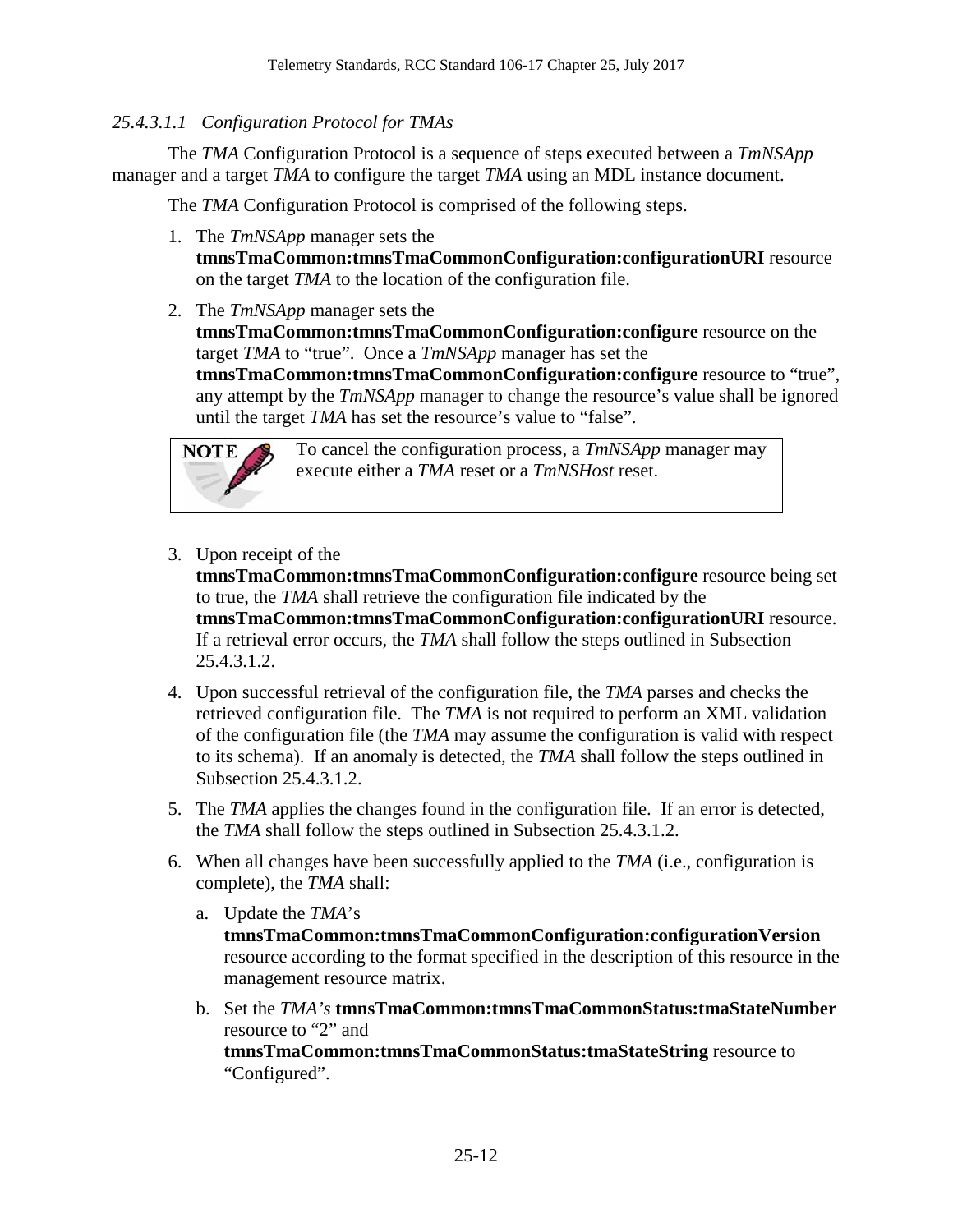- c. Set the *TMA's*  **tmnsTmaCommon:tmnsTmaCommonConfiguration:configChangeCounter** resource to "0".
- d. Set the TMA's **tmnsTmaCommon:tmnsTmaCommonConfiguration:configure** resource to "false".
- e. Send a configurationCompleteNotification via the **tmnsGeneralNotification:configurationCompleteNotificationBranch:configur ationCompleteNotifications:configurationCompleteNotification** resource. The notification shall indicate a successful configuration attempt.
- f. Set the internal state of the configuration "dirty bit" value of the *TMA* to "false".

The intent of the configuration "dirty bit" state is to indicate when the configuration of a *TMA* has changed through a manner other than through the configuration protocol outlined above. The value of the <DirtyBit> element within the MDL instance document that a *TMA* is configured with is ignored by the *TMA* during configuration. If no changes are made to the configuration of a *TMA* between a successful configuration attempt and an export configuration (Subsection [25.4.3.2.1\)](#page-18-0), the <DirtyBit> element of the exported MDL instance document produced by the *TMA* shall be "false".

A resource that is not set during the configuration process shall retain its previous value unless its behavior during configuration is explicitly stated to do otherwise. In the case where configuration creates rows in a table, default values shall be used for the new rows if not explicitly set during the configuration process.

If a configuration error occurs, the *TMA* shall follow the steps outlined in Subsection [25.4.3.1.2.](#page-16-0)



A *TMA* is only required to store configuration information applicable to itself (i.e., storing configuration information of other TMAs is not required).

## <span id="page-16-0"></span>*25.4.3.1.2 Configuration Error Handling*

If the *TMA* detects an error during the configuration process, the *TMA* shall adhere to the following steps.

- 1. The *TMA* shall follow one of the two following approaches in this step:
	- a. The *TMA* shall attempt to restore the previous configuration prior to the initiating of the configure attempt. If the *TMA* is able to restore the previous configuration, the *TMA* shall set its

**tmnsTmaCommon:tmnsTmaCommonConfiguration:configurationVersion**, **tmnsTmaCommon:tmnsTmaCommonStatus:tmaStateNumber**, and **tmnsTmaCommon:tmnsTmaCommonStatus:tmaStateString** resources to their previous values prior to the initiation of the configuration process. If the *TMA* was actively publishing or subscribing to *TmNSDataMessages* prior to the initiating of the configuration attempt, it shall not return to that mode of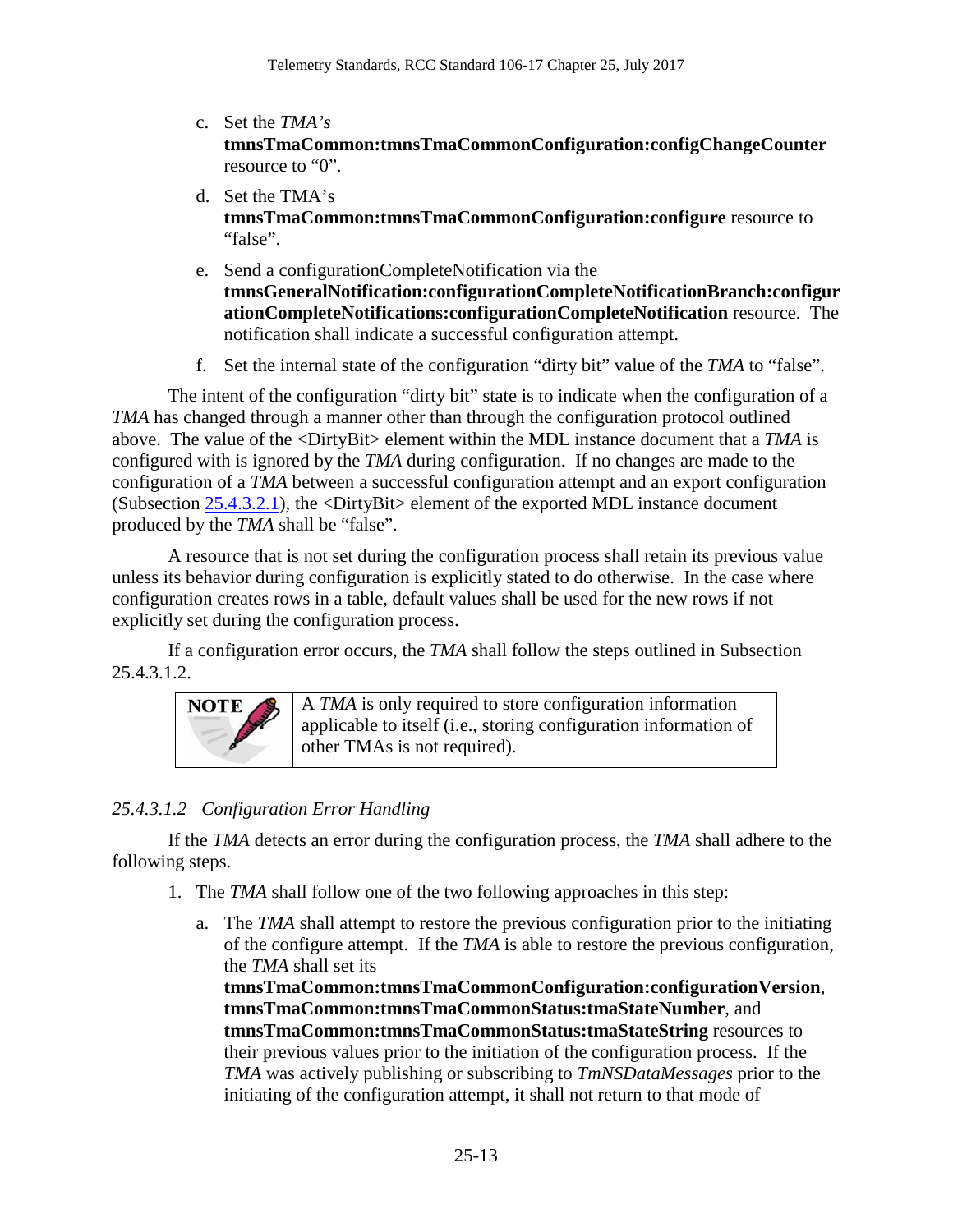operation. Rather, a *TMA* that recovers from a failed configuration attempt shall not begin publishing or subscribing to *TmNSDataMessages* until further commanded to do so by a *TmNSApp* manager. The value of the *TMA*'s internal configuration "dirty bit" state shall remain the same as it was prior to the failed configuration attempt. If the *TMA* is unable to restore the previous configuration as described, the *TMA* shall utilize the other error handling approach described below in 1b.

b. The *TMA* shall set its

**tmnsTmaCommon:tmnsTmaCommonConfiguration:configurationVersion** resource to an empty string in accordance with the description of the resource in the management resource matrix. The *TMA* shall set its

**tmnsTmaCommon:tmnsTmaCommonStatus:tmaStateNumber** resource to "1" and its **tmnsTmaCommon:tmnsTmaCommonStatus:tmaStateString**  resource "Unconfigured". The *TMA* shall not publish or subscribe to any *TmNSDataMessages* until after a successful configuration attempt. The value of the TMA's internal configuration "dirty bit" state shall be set to "true".



A *TMA* is not required to restore any previous state after a configuration failure. Approach 1a is expected to be used by *TMA*s that are capable of restoring the previous configuration state.

- 2. The *TMA* shall set the
	- **tmnsTmaCommon:tmnsTmaCommonFault:activeFaultsTable:faultNumber** and **tmnsTmaCommon:tmnsTmaCommonFault:activeFaultsTable:faultString** resources to the appropriate value into a row in the **tmnsTmaCommon:tmnsTmaCommonFault:activeFaultsTable**.
- 3. The *TMA* shall set its **tmnsTmaCommon:tmnsTmaCommonConfiguration:configure** resource to "false".
- 4. The *TMA* shall send a *configurationCompleteNotification* via the **tmnsGeneralNotification:configurationCompleteNotificationBranch:configurati onCompleteNotifications:configurationCompleteNotification** resource. The notification shall indicate a failed configuration attempt.

| NOTE <sub>8</sub> | The following are examples of possible configuration errors.                 |
|-------------------|------------------------------------------------------------------------------|
| <b>SALE</b>       | a. The transfer of the configuration file fails.                             |
|                   | b. An incomplete or invalid configuration file is received.                  |
|                   | c. A value specified in the configuration file conflicts with a TMA constant |
|                   | or allowable value range.                                                    |

## 25.4.3.2 File Export Protocols

All *TMAs* shall support the exporting of files via the processes defined in the following sub-section.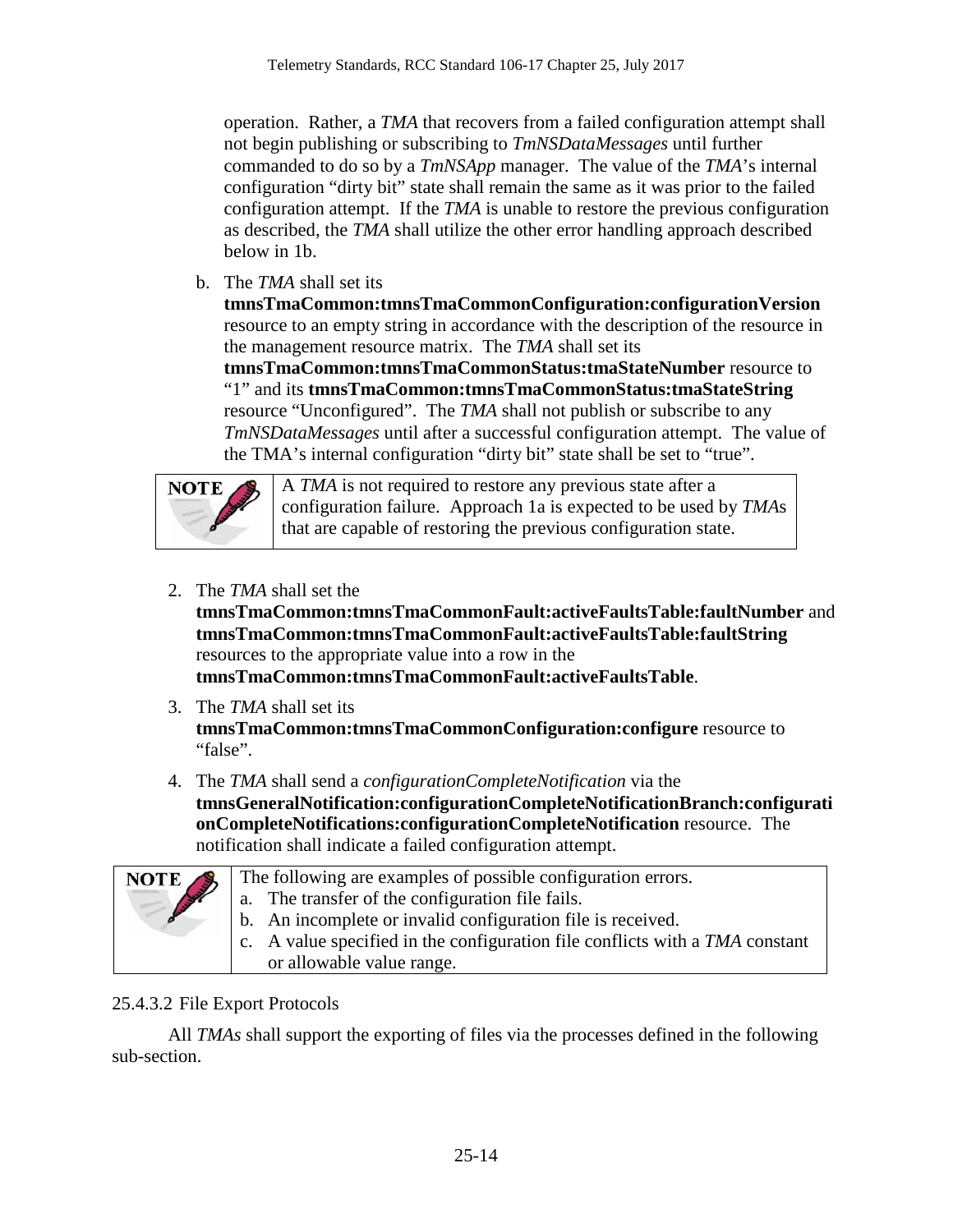### <span id="page-18-0"></span>*25.4.3.2.1 Export Configuration File Protocol for TMAs*

The Export Configuration File Protocol for *TMAs* is a sequence of steps executed between a *TmNSApp* manager and a target *TMA* to retrieve the target *TMA's* current configuration state via an MDL instance document.

The Export Configuration File Protocol is comprised of the following steps.

- 1. The *TmNSApp* manager sets the **tmnsTmaCommon:tmnsTmaCommonConfiguration:configurationExportURI** resource on the target *TMA* to a destination location for the configuration file.
- 2. The *TmNSApp* manager sets the
	- **tmnsTmaCommon:tmnsTmaCommonConfiguration:exportConfiguration** resource on the target *TMA* to "true". Once a *TmNSApp* manager has set the **tmnsTmaCommon:tmnsTmaCommonConfiguration:exportConfiguration** resource to "true", any attempt by the *TMA* manager to change the resource's value shall be ignored until the target *TMA* has set the resource's value to "false".



To cancel the export configuration file process, a *TmNSApp* manager may execute either a *TMA* reset or a *TmNSHost* reset.

#### 3. Upon receipt of the

**tmnsTmaCommon:tmnsTmaCommonConfiguration:exportConfiguration** resource being set to "true", the *TMA* shall send an MDL file that contains the description of the *TMA*'s current configuration to the destination location indicated by the

**tmnsTmaCommon:tmnsTmaCommonConfiguration:configurationExportURI** resource. The <DirtyBit> element in the exported MDL file shall contain the *TMA*'s current state of its configuration "dirty bit". The "dirty bit" state is only set to "false" after a successful configuration attempt, and it shall be set to "true" when the configuration state is changed in a manner other than through the configuration protocol (Subsection [25.4.3.1.1\)](#page-15-0).



Once the configuration "dirty bit" is set to "true" on the *TMA*, it should remain "true" until a successful reconfiguration attempt is accomplished according to Subsection [25.4.3.1.1.](#page-15-0)

4. Upon completion of the file transfer process (successful or failed), the *TMA* shall set the *TMA*

**tmnsTmaCommon:tmnsTmaCommonConfiguration:exportConfiguration** resource to "false".

5. If an error occurs, the *TMA* shall set the **tmnsTmaCommon:tmnsTmaCommonFault:activeFaultsTable:faultNumber** and **tmnsTmaCommon:tmnsTmaCommonFault:activeFaultsTable:faultString** resources to the appropriate value into a row in the **tmnsTmaCommon:tmnsTmaCommonFault:activeFaultsTable**.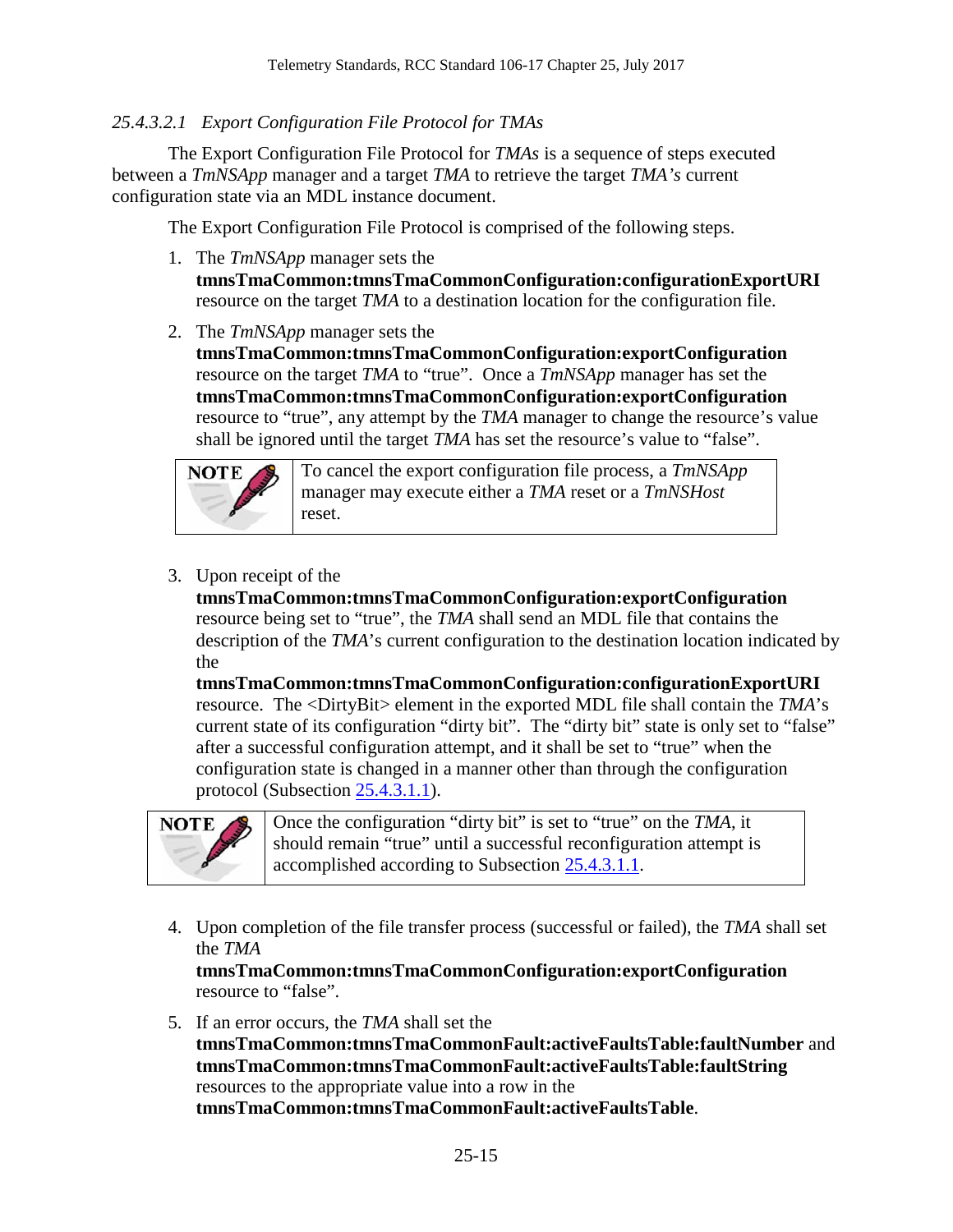| <b>NOTE</b> | The full state of the <i>TMA</i> is represented by its stored configuration information |
|-------------|-----------------------------------------------------------------------------------------|
|             | (i.e., information transportable via an MDL instance document) and the state of         |
|             | the TMA's resources. The exported MDL file should contain all updates of                |
|             | management resources that are described in the MDL schema; however, some                |
|             | resources are not represented in the MDL schema, such as the recording state of         |
|             | a recorder, and are only available through other management resource access             |
|             | methods. Thus, it may be necessary for a <i>TmNSApp</i> manager to retrieve the         |
|             | current values of a <i>TMA</i> 's resources in conjunction with retrieving an MDL file  |
|             | with its current configuration state via the export process.                            |

A successfully exported MDL instance document from a *TMA* shall be capable of reconfiguring the original *TMA* into the configuration state at the time of the export process. In other words, reconfiguring a *TMA* with its exported MDL configuration file immediately after a successful export configuration process completes shall result in a successful configuration of the *TMA*.

## *25.4.3.2.2 Export Log File Protocol for TMAs*

The Export Log File Protocol for *TMAs* is a sequence of steps executed between a *TmNSApp* manager and a target *TMA* to retrieve the target *TMA*'s log file.

The Export Log File Protocol is comprised of the following steps.

1. The *TmNSApp* manager sets the

**tmnsTmaCommon:tmnsTmaCommonControl:logFileExportURI** resource on the target *TMA* to a destination location for the log file.

2. The *TmNSApp* manager sets the

**tmnsTmaCommon:tmnsTmaCommonControl:exportLogFile** resource on the target *TMA* to "true". Once a *TmNSApp* manager has set the

**tmnsTmaCommon:tmnsTmaCommonControl:exportLogFile** resource to "true", any attempt by the *TmNSApp* manager to change the resource's value shall be ignored until the target *TMA* has set the resource's value to "false".



To cancel the Export Log File Process, a *TmNSApp* manager may execute either a *TMA* reset or a *TmNSHost* reset.

- 3. Upon receipt of the **tmnsTmaCommon:tmnsTmaCommonControl:exportLogFile** resource being set to "true", the *TMA* shall send its log file to the destination location indicated by the **tmnsTmaCommon:tmnsTmaCommonControl:logFileExportURI** resource.
- 4. Upon completion of the file transfer process (successful or failed), the *TMA* shall set the *TMA* **tmnsTmaCommon:tmnsTmaCommonControl:exportLogFile** resource to "false".
- 5. If an error occurs, the *TMA* shall set the **tmnsTmaCommon:tmnsTmaCommonFault:activeFaultsTable:faultNumber** and **tmnsTmaCommon:tmnsTmaCommonFault:activeFaultsTable:faultString**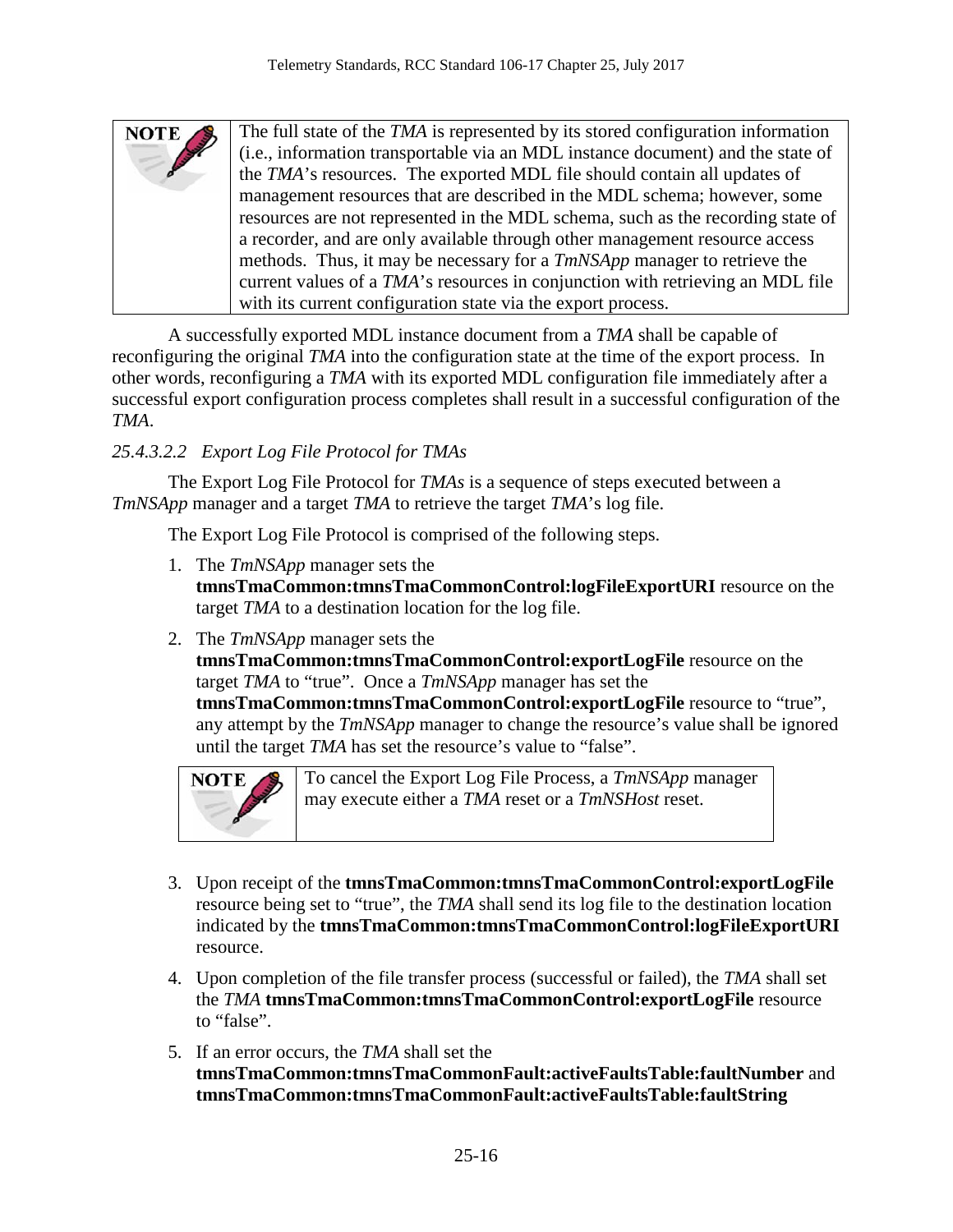#### resources to the appropriate value into a row in the **tmnsTmaCommon:tmnsTmaCommonFault:activeFaultsTable**.

#### 25.4.3.3 TmNS Configuration Negotiation Protocol

*NetworkNodes* that sample and package data and *TmNSAppManagers* that construct MDL files shall implement the TmNS Configuration Negotiation Protocol. The protocol consists of a dialog between the *TmNSAppManager* and the data acquisition *NetworkNode*. The protocol is used to communicate the desired set of measurements to be produced and the capability of the acquisition device to provide the data at the requested rates.



The communication between the negotiating entities utilizes HTTP [\(Chapter 22](http://www.wsmr.army.mil/RCCsite/Documents/106-17_Telemetry_Standards/Chapter22.pdf)) Subsection 22.5.2.2), SNMP [\(Chapter](http://www.wsmr.army.mil/RCCsite/Documents/106-17_Telemetry_Standards/Chapter22.pdf) 22 Subsection 22.5.2.1, this chapter), and FTP [\(Chapter 22](http://www.wsmr.army.mil/RCCsite/Documents/106-17_Telemetry_Standards/Chapter22.pdf) Subsection 22.5.2.4). The communication workflow is depicted in [Figure 25-4.](#page-20-0)



<span id="page-20-0"></span>Figure 25-4. TmNS Configuration Negotiation Protocol Diagram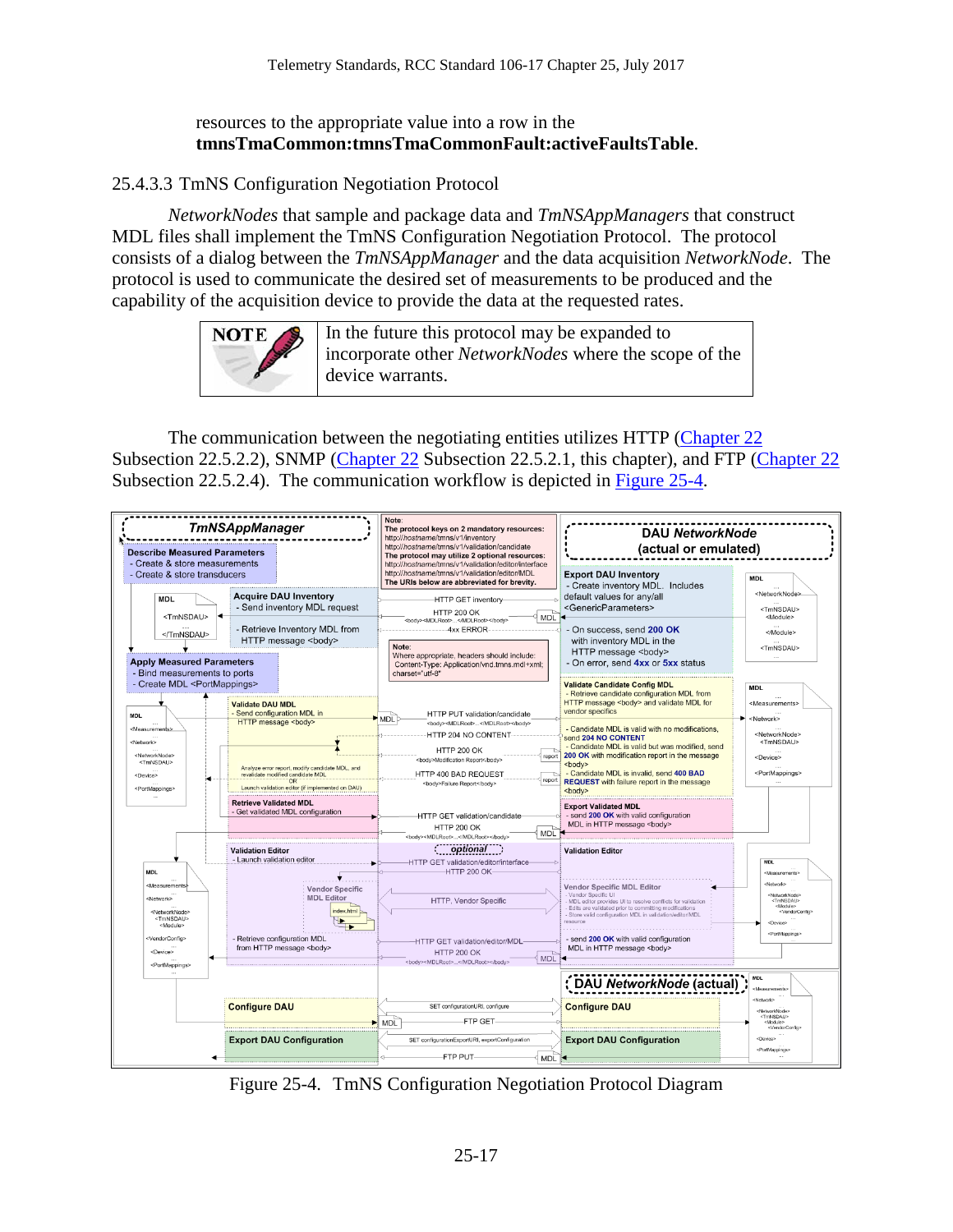The *TmNS* Configuration Negotiation Protocol is a sequence of steps executed between a *TmNSAppManager* and a data acquisition *NetworkNode* to a build a valid MDL instance document containing the data acquisition *NetworkNode* configuration.

The *TmNS* Configuration Negotiation Protocol is comprised of the following steps.

- 1. The *TmNSAppManager* retrieves inventory from the data acquisition *NetworkNode* by accessing the Inventory Resource on data acquisition *NetworkNode*.
- 2. The *TmNSAppManager* binds measurement information to the data acquisition *NetworkNode* inventory, creating a candidate for the data acquisition *NetworkNode* configuration.
- 3. The *TmNSAppManager* sends the candidate MDL instance document to the Validation Candidate Resource on the data acquisition *NetworkNode*. This initiates the validation process on the *NetworkNode*, but it does not actually configure the data acquisition *NetworkNode*. The standard HTTP response provides the result of the validation operation.
	- a. If data acquisition *NetworkNode* considers the candidate MDL instance valid*,* the *NetworkNode* will update the Validation Candidate Resource with the candidate MDL instance document. The response will indicate success to the *TmNSAppManager*.
	- b. If the data acquisition *NetworkNode* considers the candidate MDL instance document valid only after the *NetworkNode* modified the content of the candidate MDL instance document during the validation process, the *NetworkNode* will update the Validation Candidate Resource with the candidate MDL instance document and all associated annotations provided by the *NetworkNode* during the validation process. The response will indicate success to the *TmNSAppManager* and shall contain a modification report of the modifications. The content of the modification report is outside the scope of this standard.
	- c. If the data acquisition *NetworkNode* does not consider the candidate MDL instance document valid, the *NetworkNode* shall return an error with a detailed failure report in the response. The *NetworkNode* shall still update the Validation Candidate Resource even though it is deemed an invalid configuration for the device. The content of the failure report is outside the scope of this standard. From this point, a user may repeat Step 3 by sending a new candidate MDL instance document to the *NetworkNode*, or access the optional Validation Editor Interface Resource if one is available on the *NetworkNode*.
	- d. If the candidate MDL instance document is not MDL-schema valid, the *NetworkNode* shall return an unsupported media type error.
- 4. Once the data acquisition *NetworkNode* validates the candidate MDL instance document, the *TmNSAppManager* retrieves the valid configuration from the Validation Candidate Resource (or the Validation Editor MDL Resource, if applicable) on the data acquisition *NetworkNode*.
- 5. The *TmNSAppManager* may configure the data acquisition *NetworkNode* with the valid configuration via the *TMA* Configuration Protocol (see Subsection [25.4.3.1.1\)](#page-15-0).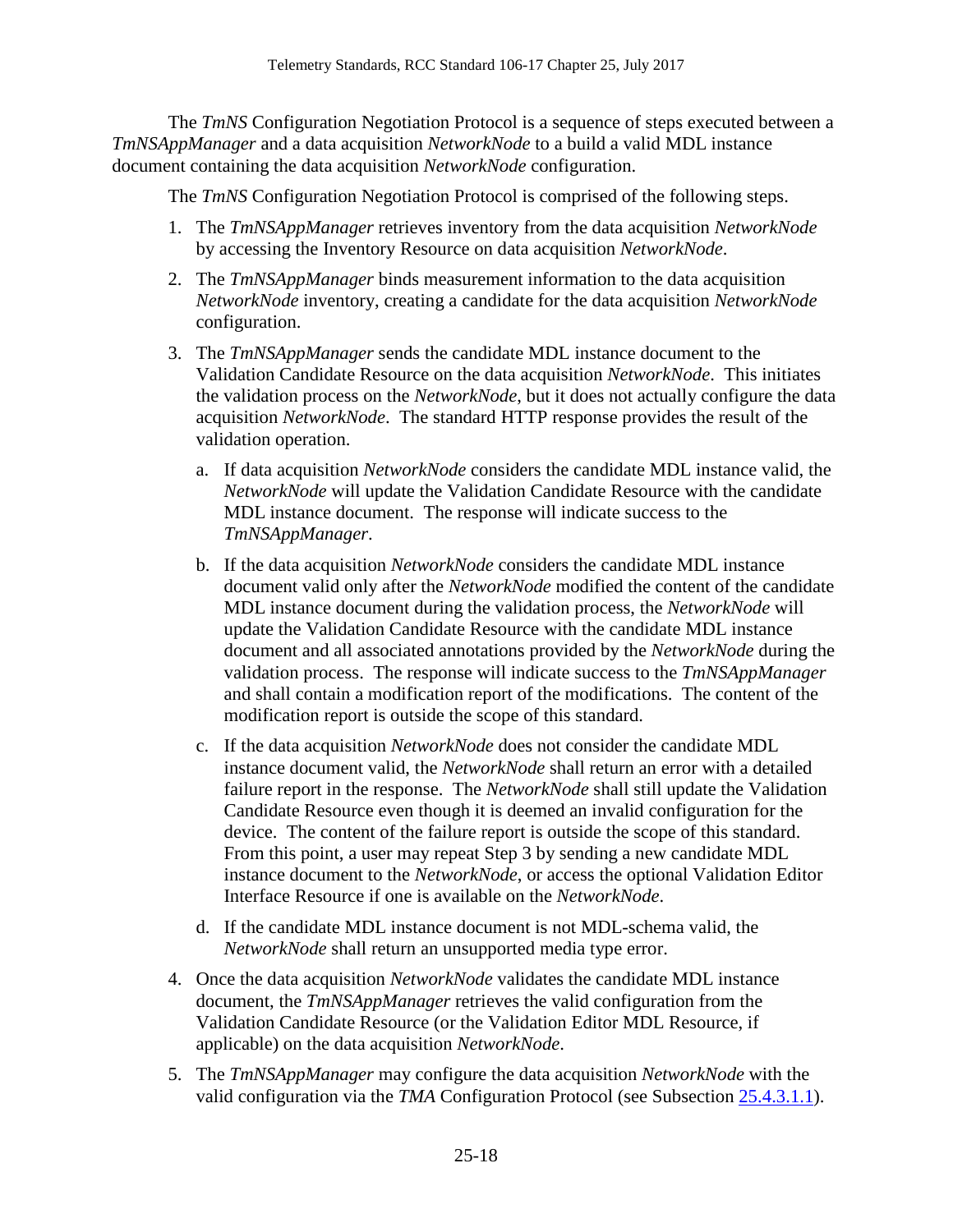### *25.4.3.3.1 TmNS Inventory Resource*

Data acquisition *NetworkNodes* shall document their inventory in an MDL instance document by implementing the Inventory Resource at the URI, */tmns/v1/inventory*. The inventory of the *NetworkNode* shall consist of the hardware modules that comprise the *NetworkNode* and may also contain the capabilities of the associated hardware modules. The Inventory Resource shall support the HTTP GET method. The Inventory Resource shall indicate success by returning a *200 OK* response containing the inventory MDL instance document in the body. The MDL instance document shall include default values for any and all GenericParameters required by the device. The data acquisition *NetworkNode* may indicate errors by returning an appropriate *4xx* or *5xx* status code response.

#### *25.4.3.3.2 TmNS Validation Candidate Resource*

Data acquisition *NetworkNodes* shall augment the *TmNS* Configuration Protocol (see Subsection [25.4.3.1.1\)](#page-15-0) by implementing the Validation Candidate Resource at the URI */tmns/v1/validation/candidate*. The Validation Candidate Resource shall support the HTTP PUT and GET methods.

This resource shall validate the candidate MDL instance document when accessed by a PUT method. The body of the PUT request shall contain the candidate MDL instance document to be validated by the *NetworkNode*. The PUT request for the Validation Candidate Resource shall return one of the following response codes.

- *204 NO CONTENT*: This response shall be used to indicate that the candidate MDL instance document represented a valid configuration without any modification. The body of the response shall be empty. Validation is successful, and the Validation Candidate Resource shall be updated to contain the candidate MDL instance document.
- *200 OK*: This response shall be used to indicate that the candidate MDL instance document was modified in order to represent a valid configuration. The body of the response shall contain a modification report. Validation is successful, and the Validation Candidate Resource shall be updated to contain the modified representation of the candidate MDL instance document.
- *400 BAD REQUEST*: The Validation Candidate Resource represents a validation failure, and the body of the response shall contain a detailed failure report of the reason(s) for the failure. The Validation Candidate Resource shall be updated, but the value represents an invalid configuration for the NetworkNode.
- *415 UNSUPPORTED MEDIA TYPE*: This response shall be used to indicate that the candidate MDL instance document sent in the PUT request does not comply with the MDL schema defined in [Chapter 23.](http://www.wsmr.army.mil/RCCsite/Documents/106-17_Telemetry_Standards/Chapter23.pdf)

A GET request for the Validation Candidate Resource shall return one of the following response codes.

• *200 OK*: The Validation Candidate Resource represents a valid configuration for the *NetworkNode*, and the body of the response message contains the valid MDL instance document.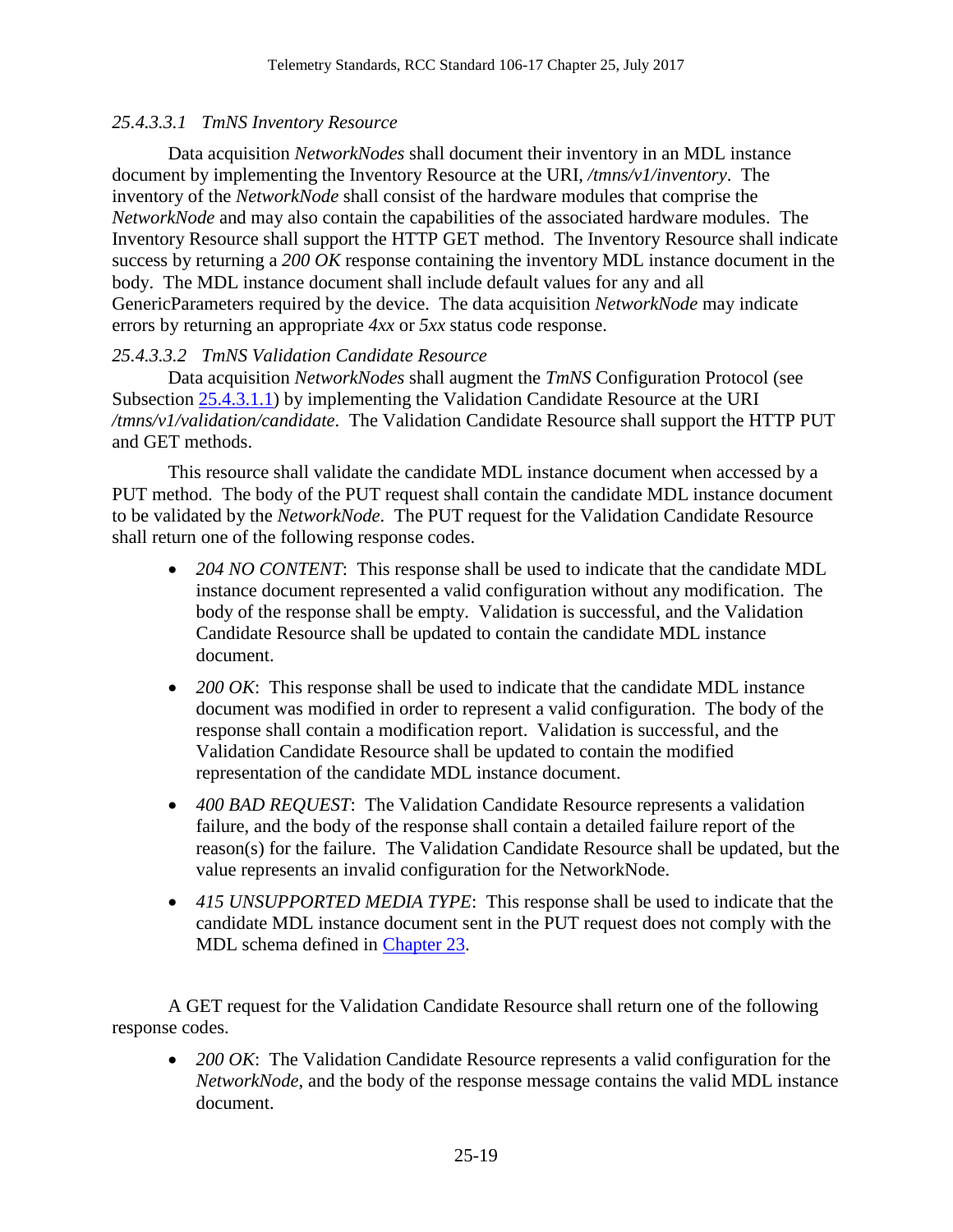- *400 BAD REQUEST*: The Validation Candidate Resource represents a validation failure, and the body of the response contains the invalid MDL instance document.
- *428 PRECONDITION REQUIRED*: The Validation Candidate Resource is not available, and the body of the response is empty.

#### *25.4.3.3.3 TmNS Validation Editor Interface Resource*

The Validation Editor Interface Resource is an optional resource that may be implemented by a data acquisition *NetworkNode*. If implemented, the Validation Editor Interface Resource shall support the HTTP GET method. If not implemented, the GET request shall return a *404 NOT FOUND* response.

A GET request for the Validation Editor Interface Resource shall launch an editor that allows the user to modify MDL content and manipulate vendor-specific settings. When the editor is launched, a *200 OK* response message is returned. The editor opens the Validation Candidate Resource, whether valid or not, but it does not update that resource. The user interacts with the data acquisition *NetworkNode* through the editor interface. Upon saving any choices made by a user within the editor, the editor shall validate the resulting MDL instance document. If the resulting MDL instance document is valid for the *NetworkNode*, the MDL instance document shall be saved to the Validation Editor MDL Resource.

#### *25.4.3.3.4 TmNS Validation Editor MDL Resource*

The Validation Editor MDL Resource shall be implemented by a data acquisition *NetworkNode* if the Validation Editor Interface Resource is implemented. The Validation Editor MDL Resource shall support the HTTP GET method.

A GET request for the Validation Editor MDL Resource shall return one of the following response codes.

- *200 OK*: The Validation Editor MDL Resource represents a valid MDL instance document for the *NetworkNode*, and it is sent in the body of the response message. The valid MDL instance document is a result of invoking the TmNS Validation Editor Interface Resource and resolving all conflicts within the editor.
- *428 PRECONDITION REQUIRED*: The Validation Editor MDL Resource is blank, and the body of the response is empty. This results from a user not saving off a valid MDL instance document through the editor provided through the Validation Editor Interface Resource.
- *404 NOT FOUND*: The Validation Editor MDL Resource is not implemented.

#### <span id="page-23-0"></span>**25.5 Uniform Resource Name**

The *TmNS* management resources hierarchy uses the URN defined in RFC 2141.<sup>[9](#page-23-1)</sup> The general syntax is specified below:

```
URN = "urn:" Namespace ID ":" Namespace Specific String (NSS)
```
<span id="page-23-1"></span><sup>&</sup>lt;sup>9</sup> Internet Engineering Task Force. "URN Syntax." RFC 2141. Obsoleted by RFC 8141. May 1997. Retrieved 8 May 2017. Available at [https://datatracker.ietf.org/doc/rfc2141/.](https://datatracker.ietf.org/doc/rfc2141/)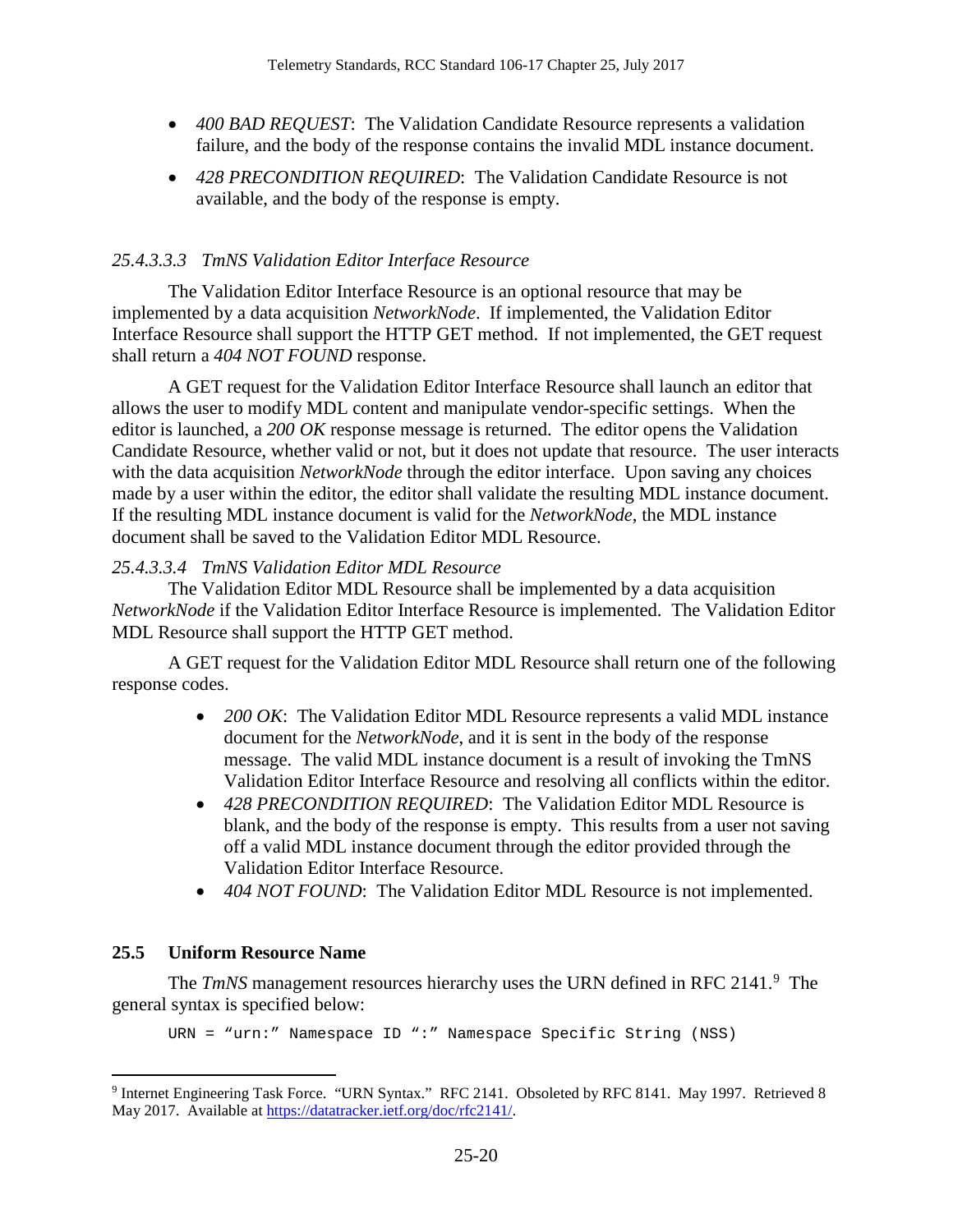For TmNS-specific management resources, the *TmNSURN*, "tmns" is assigned as the Namespace ID resulting in:

*TmNSURN* = "urn:tmns:" Namespace Specific String (NSS)

The Namespace Specific String (NSS) identifies a specific resource or set of resources under the *TmNS* Namespace. Examples:

- **urn:tmns:tmnsTmaCommon:tmnsTmaCommonIdentification** identifies all of the resources under the tmnsTmaCommonIdentification resource.
- **urn:tmns:tmnsTmaCommon:tmnsTmaCommonIdentification:tmaProductName** specifically identifies the tmaProductName resource.

To reduce documentation clutter, the "urn:tmns" is typically left off a resource's name. For example: the tmaProductName resource would be identified as the **tmnsTmaCommon:tmnsTmaCommonIdentification:tmaProductName** resource.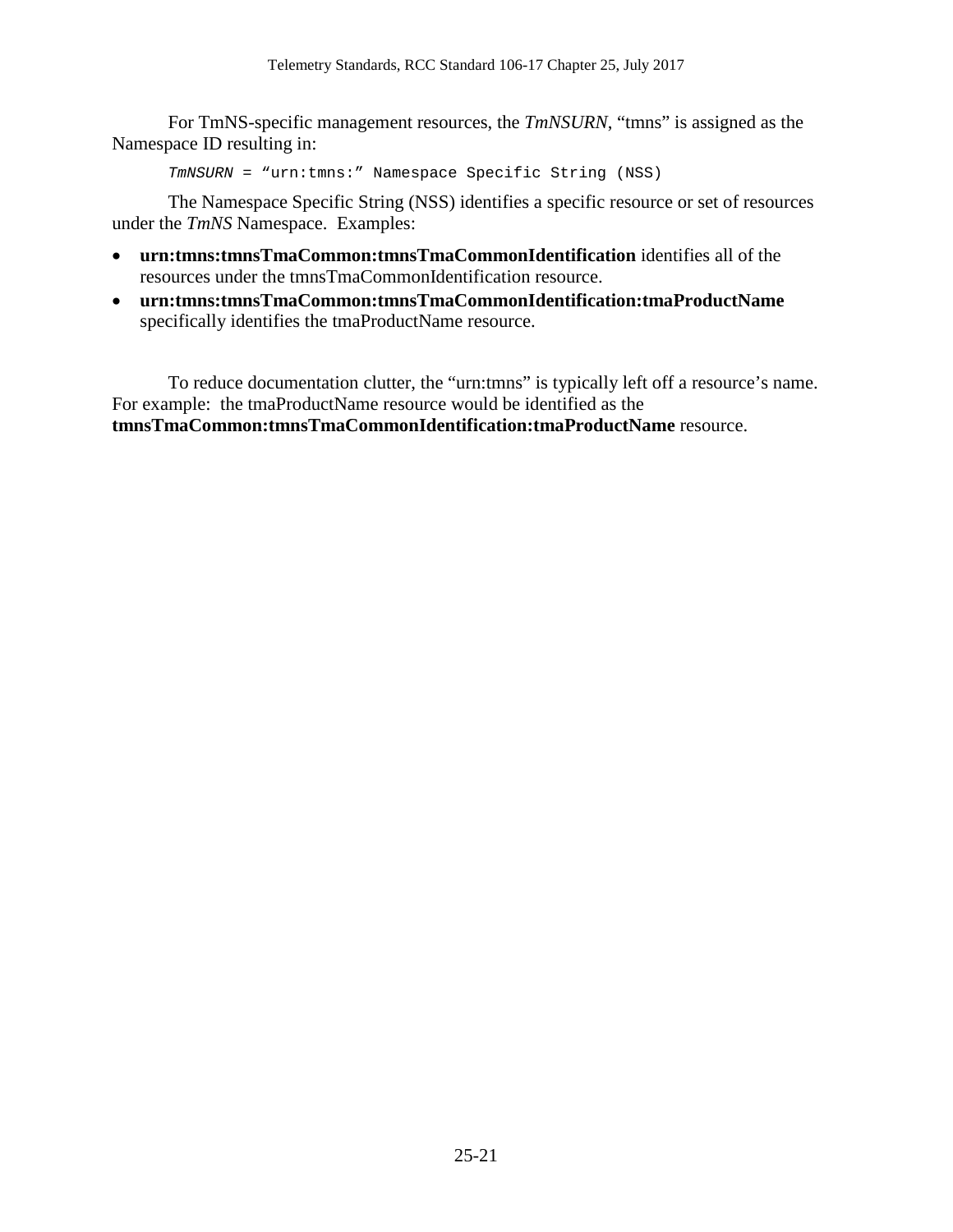This page intentionally left blank.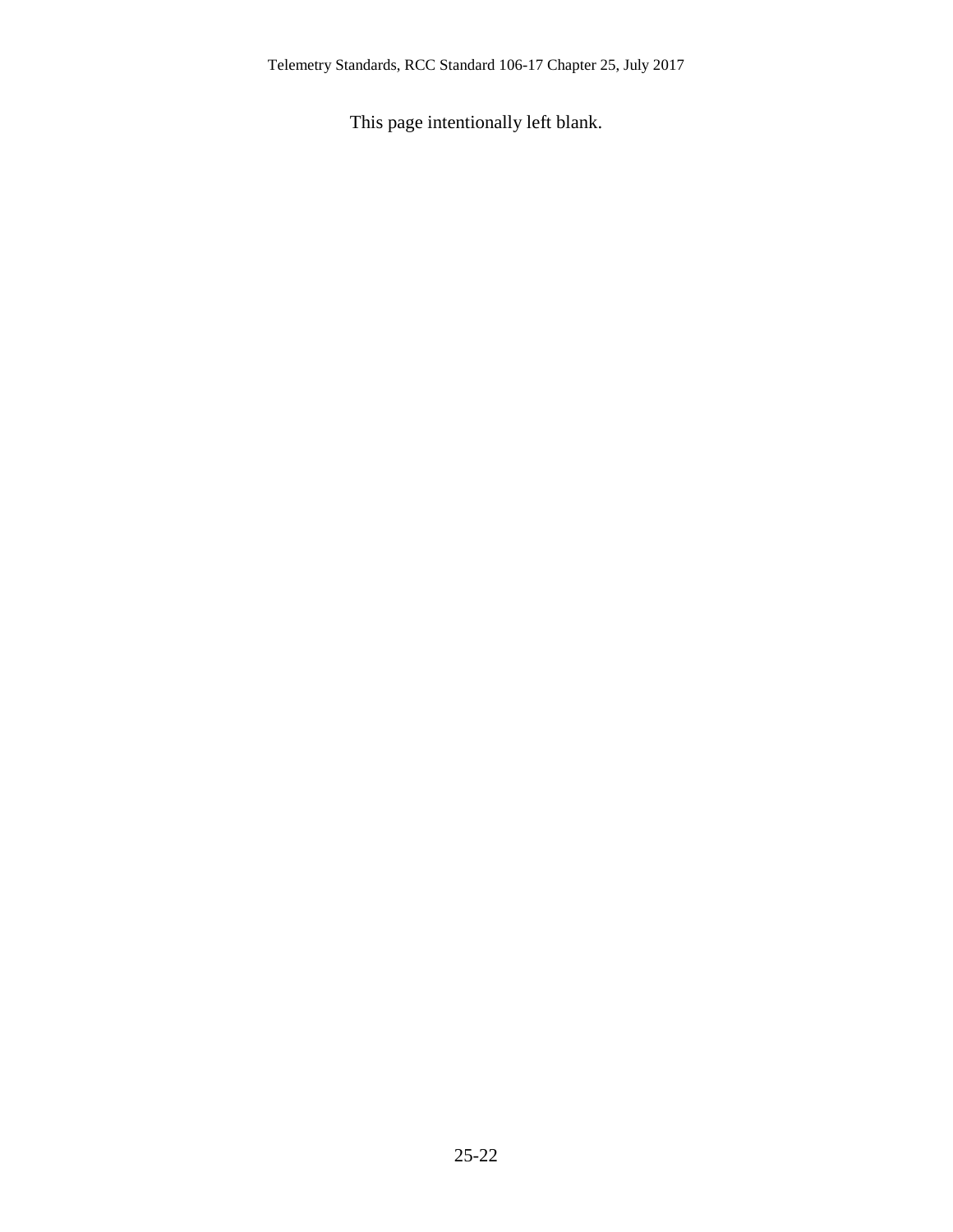## **APPENDIX 25-A**

## <span id="page-26-0"></span>**Citations**

Internet Engineering Task Force. "Definitions of Managed Objects for Bridges." RFC 4188. May be superseded or amended by update. Retrieved 8 May 2017. Available at [https://datatracker.ietf.org/doc/rfc4188/.](https://datatracker.ietf.org/doc/rfc4188/)

———. "The Interface Group MIB." RFC 2863. June 2000. May be superseded or amended by update. Retrieved 8 May 2017. Available at [https://datatracker.ietf.org/doc/rfc2863/.](https://datatracker.ietf.org/doc/rfc2863/)

———. "Management Information Base for the Internet Protocol (IP)." RFC 4293. April 2006. May be superseded or amended by update. Retrieved 8 May 2017. Available at [https://datatracker.ietf.org/doc/rfc4293/.](https://datatracker.ietf.org/doc/rfc4293/)

———. "Management Information Base (MIB) for the Simple Network Management Protocol (SNMP)." RFC 3418. December 2002. May be superseded or amended by update. Retrieved 8 May 2017. Available at [https://datatracker.ietf.org/doc/rfc3418/.](https://datatracker.ietf.org/doc/rfc3418/)

———. "Management Information Base for the Transmission Control Protocol (TCP)." RFC 4022. May be superseded or amended by update. Retrieved 8 May 2017. Available at [https://datatracker.ietf.org/doc/rfc4022/.](https://datatracker.ietf.org/doc/rfc4022/)

———. "Management Information Database for the User Datagram Protocol (UDP)." RFC 4113. May be superseded or amended by update. Retrieved 8 May 2017. Available at [https://datatracker.ietf.org/doc/rfc4113/.](https://datatracker.ietf.org/doc/rfc4113/)

———. "Simple Network Management Protocol (SNMP) Applications." RFC 3413. May be superseded or amended by update. Retrieved 18 April 2017. Available at [https://datatracker.ietf.org/doc/rfc3413/.](https://datatracker.ietf.org/doc/rfc3413/)

———. "Textual Conventions for SMIv2." RFC 2579. April 1999. May be superseded or amended by update. Retrieved 18 April 2017. Available at [https://datatracker.ietf.org/doc/rfc2579/.](https://datatracker.ietf.org/doc/rfc2579/)

-. "URN Syntax." RFC 2141. Obsoleted by RFC 8141. May 1997. Retrieved 8 May 2017. Available at [https://datatracker.ietf.org/doc/rfc2141/.](https://datatracker.ietf.org/doc/rfc2141/)